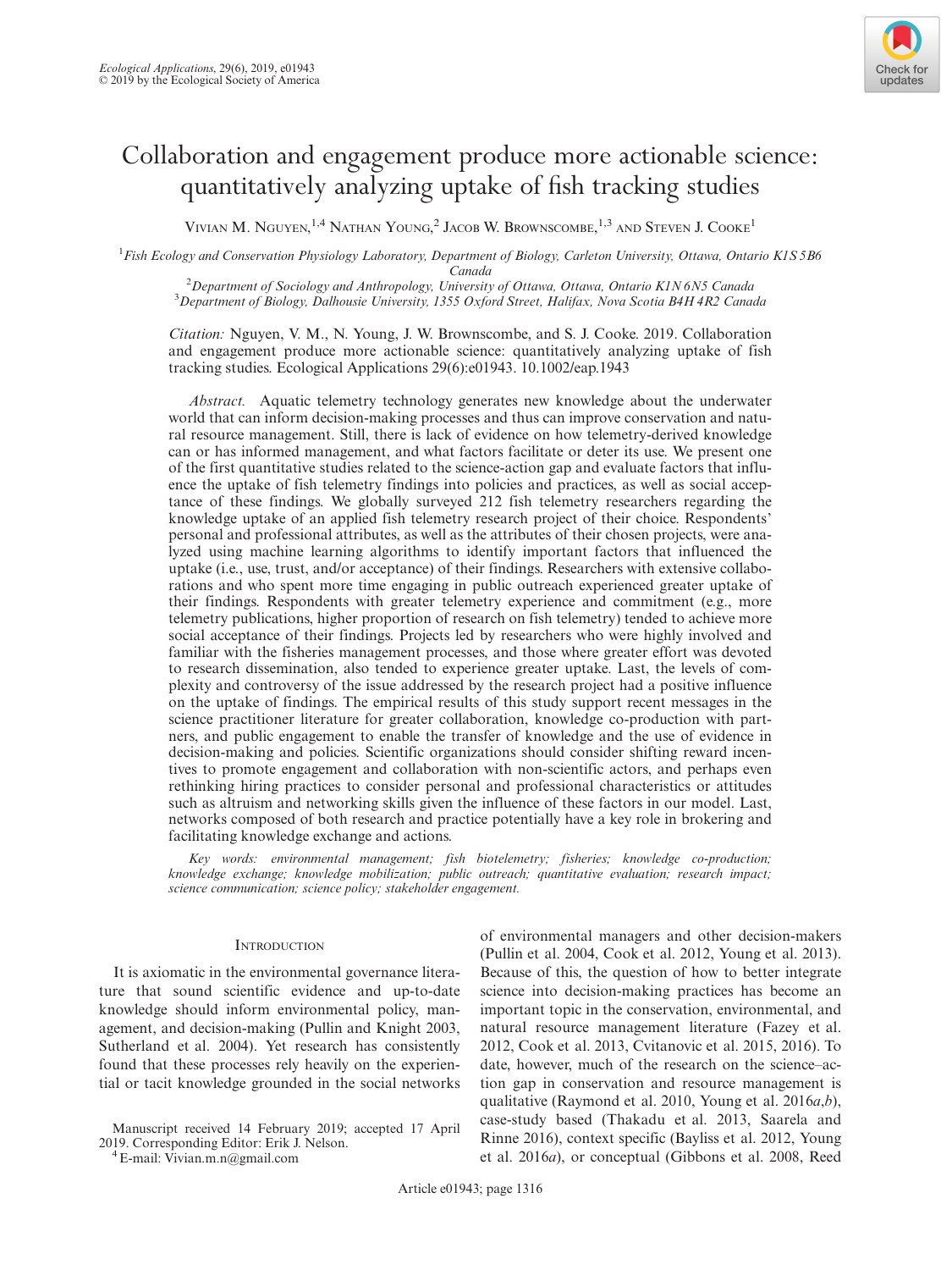et al. 2014, Nguyen et al. 2017b). Quantitative and comparative work is now needed to round out the field, particularly research that involves the evaluation of multiple case studies to empirically identify common factors that influence the movement of science into action (Posner et al. 2016). This approach offers a more comprehensive understanding of the science–action gap, and how to effectively use new knowledge for the benefit of the environment and society. We present a quantitative study that compares multiple case studies from around the globe related to the use of fish telemetry science to inform fisheries management and conservation practices.

## Context: Telemetry science and fisheries management

Telemetry is the tracking of animals using electronic devices attached to an individual that autonomously emit a signal to a receiver (Cooke et al. 2004). Telemetry has greatly enhanced our understanding of animal movement, spatial ecology, habitat usage, and other animal–environment interactions, providing such an unprecedented level of information that it could be considered to be a "disruptive" technological innovation (Young et al. 2018). In the aquatic world, telemetry has opened a window to underwater wonders and has informed conservation and management decisions such as delineation of marine protected areas, identifying critical habitats, understanding post-release survival of bycatch species, informing stock assessments, and more (Hussey et al. 2015, Cooke et al. 2016, Crossin et al. 2017). The growing catalogue of telemetry-derived data throughout the oceans and inland waters has led to novel insights into the ecology of many aquatic species, and their interaction with the environment and response to environmental changes. A recent review (Hussey et al. 2015) indicated that aquatic telemetry research has grown exponentially over the last decade, with thousands of published studies using acoustic and satellite telemetry from all regions of the globe. Effectively using this information is thus critical for improving conservation and sustainable practices in a complex and rapidly changing world (Cooke 2008, Hussey et al. 2015, Mcgowan et al. 2016, Lennox et al. 2017). Such an endeavor, however, has not proven to be an easy task.

Even with great investments in telemetry science, there is still a lack of documentation and assessment of the conservation impact of telemetry research (Jeffers and Godley 2016, Mcgowan et al. 2016). Hesitation and delay in applying telemetry-derived data to fisheries management have also been reported for reasons such as uncertainties associated with telemetry studies, limitations of the technology, unknown effects on tagged animals, distrust of telemetry (reliability and credibility issues), mismatches between management needs and design of telemetry studies (e.g., compatibility, representativeness, timeliness), or lack of awareness and access to new findings (Cooke et al. 2013, Young et al. 2013, 2018, Crossin et al. 2017; Nguyen et al.,  $2018a,b$ ). It has also been suggested that publications are too focused on research results rather than on conservation and management implications, and that the recommendations put forth lack context and are not readily useable by decision makers (Roux et al. 2006). Furthermore, Mcgowan et al. (2016) went so far as to suggest that the value of information derived from telemetry studies that "promised" management-relevant knowledge was wanting. As such, understanding the integration of telemetry findings into fisheries management practices is important for identifying conditions and factors that better link science to conservation actions.

## Conceptual framework

Research on understanding the movement of knowledge is scattered across several disciplines and fields of study, and the development of a knowledge–action framework was needed to synthesize the growing research on the knowledge–action gap (Nguyen et al. 2017b). The framework is based on the theories of knowledge mobilization and knowledge exchange, which both emphasize the social dimension of knowledge movement, particularly the nonlinear, iterative, and dynamic way that knowledge moves and is interpreted within and across social groups (van Kerkhoff and Lebel 2006, Fazey et al. 2012, Gainforth et al. 2014). According to the knowledge–action framework, factors that mediate knowledge flow take place in a "knowledge mediation sphere," which is composed of (1) the knowledge network (made up of knowledge actors, characteristics of the actors, relationships among actors, and characteristics of the knowledge), and (2) the environmental and contextual dimension. Factors involved in the knowledge production (such as engaging with knowledge users) and the desired outcomes are also considered to influence knowledge movement (Nguyen et al. 2017b). Our study investigates the components of the knowledge–action framework the knowledge transfer, knowledge characteristics, knowledge actors and characteristics, relational dimension, and environmental and contextual dimension—to assess their influence on the successful uptake of knowledge or desired outcome (Fig. 1).

We apply this framework by building exploratory models that examine various factors suggested in the literature to influence knowledge outcomes, including Cash et al. (2003) framework on the salience, credibility and legitimacy of knowledge as important preconditions for linking knowledge to sustainability action. We seek to identify factors that are important for achieving a "successful knowledge outcome," which, in this study, is defined as the perceived success of knowledge utilization and acceptance from two standpoints: (1) formal uptake of telemetry study findings (e.g., knowledge transfer, integration into policy), and (2) social uptake of telemetry study findings (e.g., stakeholder acceptance, trust, and media interest). We use fish telemetry science and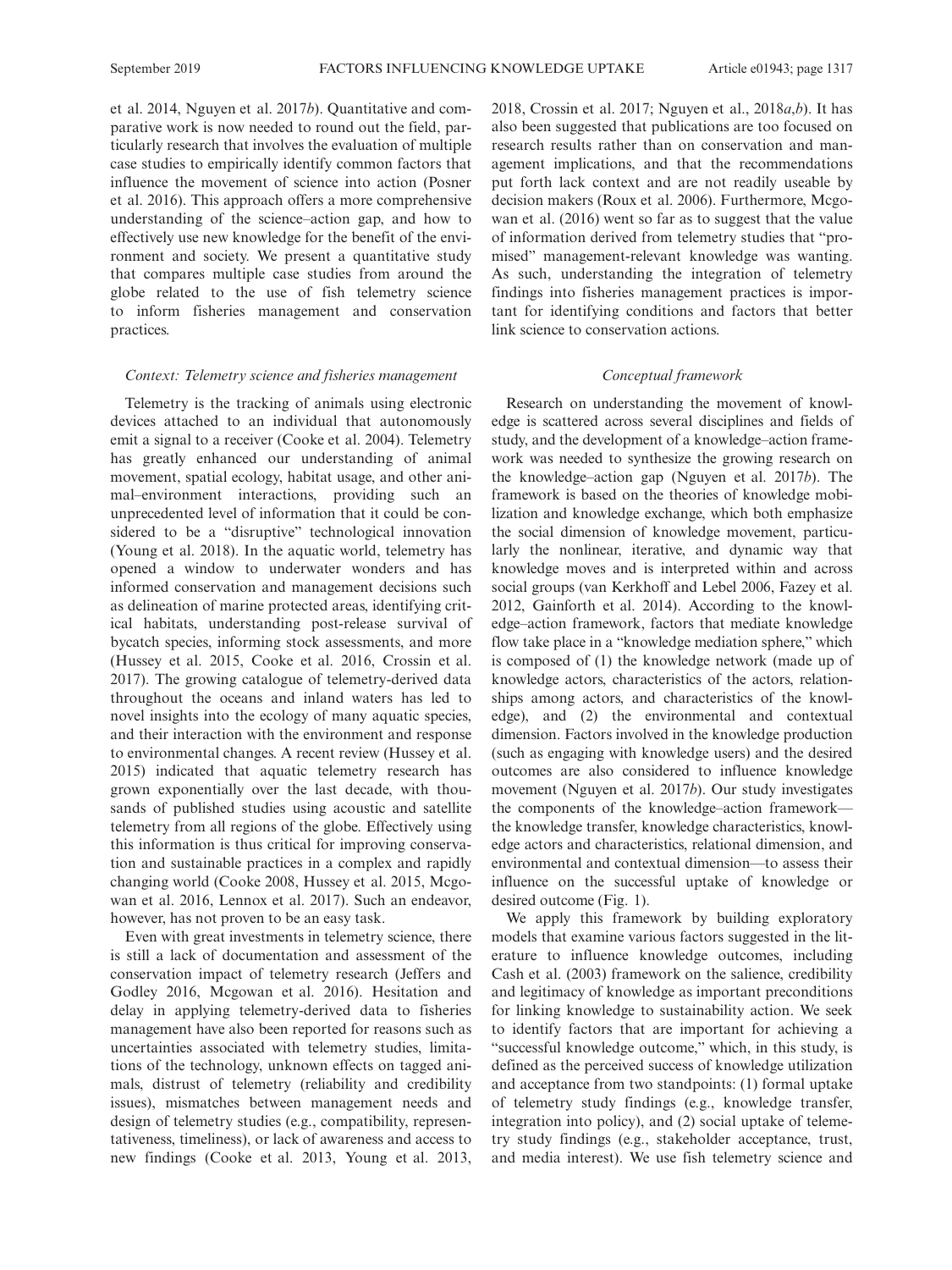

FIG. 1. Conceptual model of a knowledge–action framework that guides the development of the quantitative models built to test the predictions (Appendix S2) from hypotheses that suggest areas of knowledge transfer, knowledge characteristics, knowledge actors and actor characteristics, relational dimension, and environmental and contextual dimension have an influence on the uptake of knowledge (i.e., successful knowledge outcome). Descriptions of variables can be found in Appendix S3: Table S1.

management as a model for exploration, recognizing that such studies are also common in the terrestrial sphere (Kays et al. 2015). In doing so, we address the question, "What explains the formal and/or social uptake of fish telemetry findings?" The study identifies important mechanisms of successful knowledge outcomes, use, and uptake, and is one of the first attempts to quantitatively compare multiple case studies to empirically test knowledge–action hypotheses that have been suggested in the literature (Posner et al. 2016).

## **METHODS**

## Instrument development and data collection

We surveyed fish telemetry researchers working around the globe in marine and inland waters as part of a broader study on mobilization of fish telemetry-based knowledge, which included both online questionnaires and semi-structured interviews (see Appendix S1 for questions and Data S1). The interviews provided opportunities to capture in-depth responses and pursue follow-up queries, while the online questionnaire allowed us to reach a broader population, to access international respondents, and increase the sample size. The survey questions were developed based on hypotheses

synthesized in the knowledge–action framework described above (Nguyen et al. 2017b), as well as the authors' collective experience in the field of knowledge mobilization and fisheries.

The survey instrument consisted of three parts: (1) measurements of the researchers' attributes, which included fish telemetry experience, sociodemographics, underlying constructs measuring beliefs, values and motivations, as well as assessment of their professional network and sharing/collaborative tendencies; (2) attributes and characteristics of a chosen "fish telemetry project" of their choice (i.e., case study) in order to assess factors that may influence the "successful" use of telemetry findings, and (3) assessment of researchers' behavior and attitudes toward data sharing (which was not analyzed in this study).

In this study, we restricted "telemetry" to acoustic, radio, or satellite tracking only, as these telemetry techniques are used to address similar research questions and management issues (Cooke et al. 2012). The online questionnaire was pre-tested with 11 individuals who have worked with fish telemetry. The interview was pretested with the first five interviewees and minor adjustments were made. The Carleton University Ethics Board approved the study with anonymity of respondents being maintained (permit number: 102887).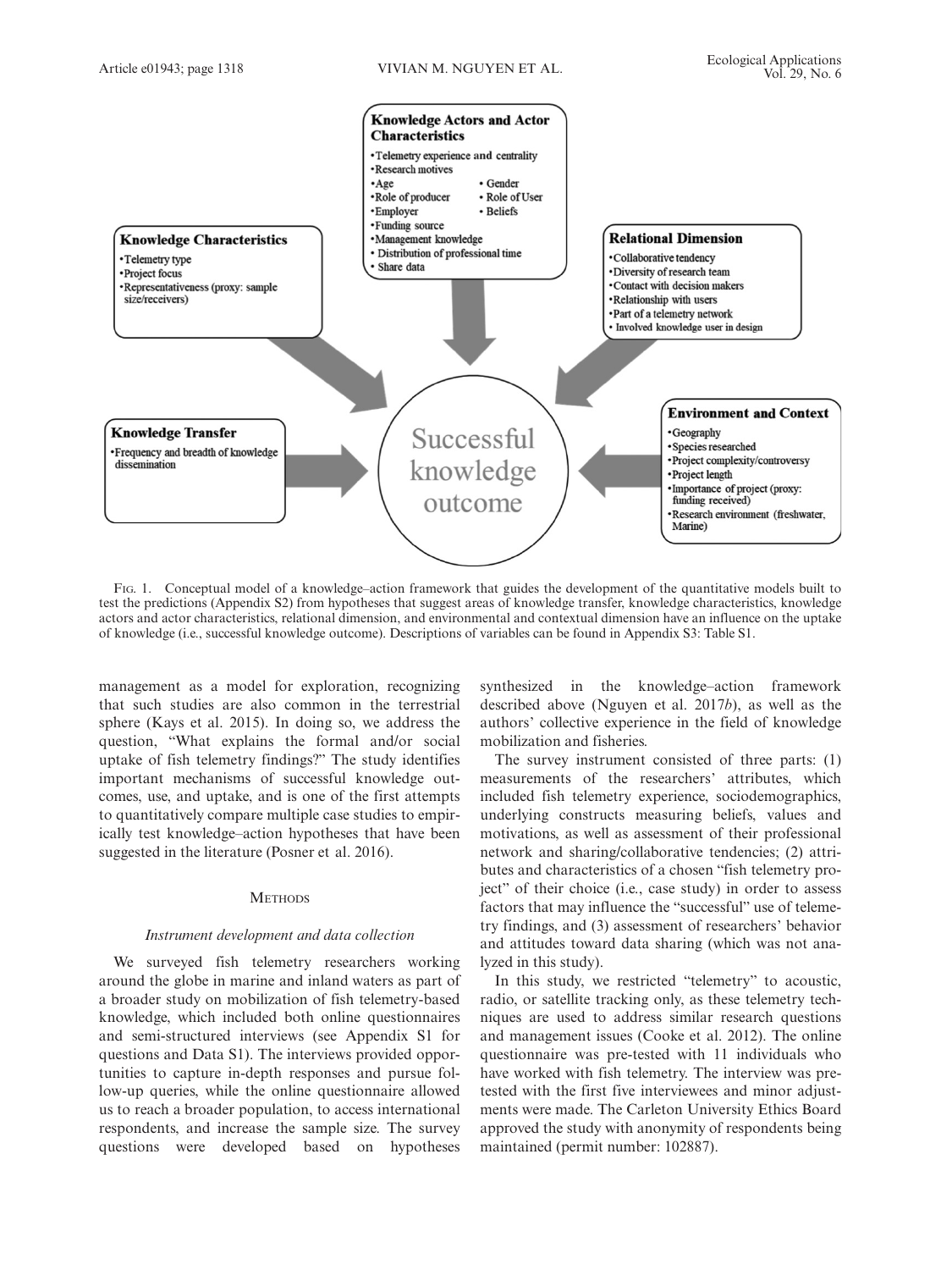## Data collection

The initial sample population was built in consultation with two telemetry experts who were also included in the sample. This initial population was further supplemented by snowball sampling when participants voluntarily referred us to others. We restricted the sample population to researchers who studied fish using telemetry and focused on applied conservation and management objectives. We conducted 25 face-to-face interviews with fish telemetry experts at the International Conference on Fish Telemetry (Halifax, Nova Scotia, Canada), 13-17 July 2015. The sample was supplemented with 12 interviews at the meeting of the American Fisheries Society (Portland, Oregon, USA), 16–20 August 2015. Nine phone/Skype interviews were also conducted, totaling 46 interviews (including responses from the pre-tests).

The population for the online questionnaire was determined by extracting the e-mail addresses of authors who have published about fish telemetry as determined by citation records from the Web of Science online database. A search was conducted for articles between 2011 and 2015 using the following string, (\*telemetry OR track\* OR tag\*) AND (\*sonic OR VHF OR radio OR acoustic OR satellite OR pop-up OR tag\*) AND (lake OR river OR aquatic OR freshwater OR marine OR fisher\*OR reef OR estuary\* OR bay OR fish), to identify relevant authors in fish telemetry research. The search was undertaken on 29 September 2015 using Web of Science (consisting of Web of Science Core collections, Biosis Previews [subscription up to 2008], MEDLINE < SciELo and Zoological Record), which resulted in a set of records that contained 2,605 valid email addresses. We identified 1,908 unique e-mail addresses after removing duplicate e-mails and irrelevant records.

Invitations were sent via email on 7 October 2015. There were 112 bounce-backs and 110 respondents notified us that they did not meet the criteria of a "fish telemetry researcher," resulting in a final population of 1,686. This number likely includes non-target populations, as we were aiming to reach the whole population of fish telemetry researchers and used broader search strings. Reminders were sent on the 4 and 14 November 2015. We gathered contact information for an additional 155 individuals using a snowball approach, and sent invitations and reminders on 4 and 14 February 2016, for a total sample pool of 1,841. The survey closed on 19 February 2016.

## Data analysis

We used several statistical tests and analyses in this study, as we consider the research to be exploratory. First, we used a principal component analysis to reduce the number of dependent variables for analysis. We then selected important independent (or predictor) variables using a random forest classifier for input into multiple regression models. Last, we supplemented the results using simple test of associations  $(t$  test, chi-square, simple regression) to provide further insights and strength to the findings of the regression (Fig. 2). We conducted additional logistic regression analyses on the dependent variable "findings used" to assess the reliability of responses for the focal dependent variables and is not the focus of this study (Appendix S5: Table S1).

Dependent variables.—The dependent variables were developed from six three-item Likert-type questions that measured various aspects of what could be considered as a successful knowledge outcome. Respondents were asked to rank on a three-point scale whether the knowledge outcome was "not at all successful" (received a score of zero for construct purposes), "somewhat successful" (score of 1), and "very successful" (score of 2). A "not applicable" option was provided to capture the reality that not all projects have the same objectives. We asked respondents, "In your opinion, how successful were your telemetry findings with respect to the following?": (a) making scientific advancements; (b) knowledge transfer (i.e., findings being used by knowledge users such as stakeholders, managers, etc.); (c) changing, developing, or affirming a policy/practice, integration into policy or management framework; (d) adoption/buy-in/uptake by stakeholders; (e) trusted by stakeholders; and (f) generating media interest. We dropped the "making scientific advancements" statement from the analyses because it was highly biased toward "very successful" and suspected to have high confirmatory bias. A factor analysis with principal component analysis (PCA) was conducted to reduce the number of items to create constructs using the mean scores and verified with Cronbach's alpha test (Appendix S3: Table S1).

In addition to using a Likert-type question to assess the successful knowledge outcome, we also directly asked the question, "Have findings from this particular telemetry project been used in management practices or policy decisions?" to obtain a binary response (yes/no). This binary response makes up the third dependent variable (herein called "findings used") assessed in this study. This third dependent variable provides additional information about the reliability and validity for the focal dependent variable described above but is not the focus of the study (Appendix S5: Table S1).

Explanatory variables.—A total of 27 variables were measured to explore and understand factors that may influence the uptake of knowledge (i.e., fish telemetry findings). The variables measured were based on literature review and factors suggested by the knowledge–action framework (Nguyen et al. 2017b; Fig. 1; Appendix S2 and S3: Table S1). Some variables are constructs that were measured by combining several items summed into a scale or index (Appendix S4: Table S1). For example, a construct was created for the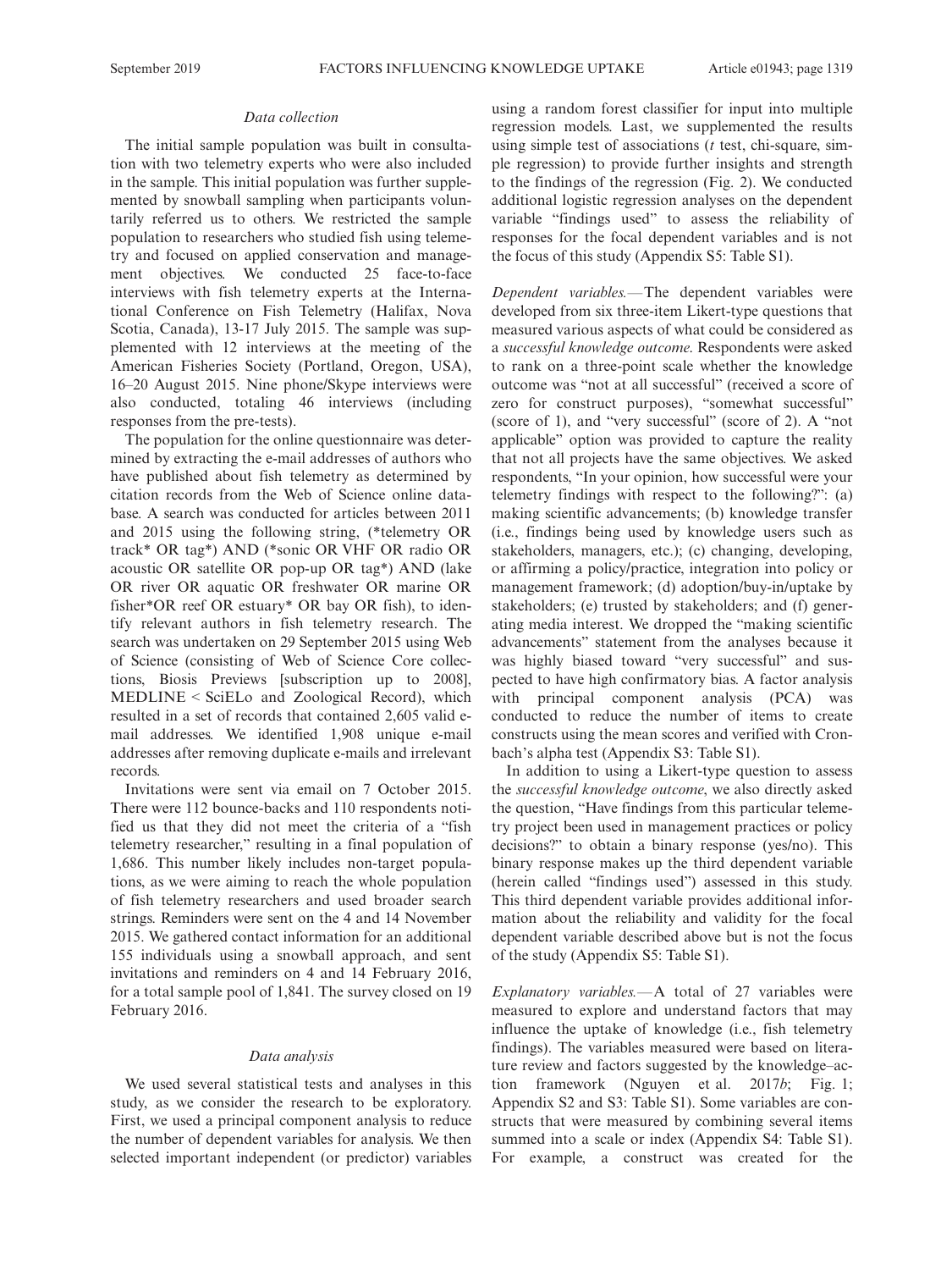Random forest classifier (derived from CART) to identify important explanatory variables using GINI importance measures with cutoff of  $\geq 2$  in R (with verification using conditional inferences random forests)

| Explored significance and importance of identified variables using multiple regression models (backward<br>selection) in SPSS 20 |                                                    |                                                                |                                          |                                                                                             |                                                    |  |  |  |
|----------------------------------------------------------------------------------------------------------------------------------|----------------------------------------------------|----------------------------------------------------------------|------------------------------------------|---------------------------------------------------------------------------------------------|----------------------------------------------------|--|--|--|
|                                                                                                                                  | <b>Formal uptake of knowledge</b>                  | Social uptake of knowledge                                     | <b>Findings Used</b>                     |                                                                                             |                                                    |  |  |  |
| M1: Researcher<br>attributes                                                                                                     | M2: Project<br>attributes                          | M3: Researcher<br><i>attributes</i>                            | M4: Project<br>attributes                | M5: Researcher<br>attributes                                                                | M6: Project<br>attributes                          |  |  |  |
| Input variables:<br>time_outreach,<br>time research,<br>time dissem,<br>collab index,<br>telem exp                               | Input variables:<br>mgmt famil,<br>proj complexity | Input variables:<br>collab ind,<br>telem exp,<br>time outreach | Input variables:<br>dissemination<br>ind | Input variables:<br>Telem exp,<br>Collab ind<br>time research,<br>time_engage_stake,<br>age | Input variables:<br>Mgmt famil,<br>Proj complexity |  |  |  |

# Bivariate correlations (Pearson and Kendall Tau) used as supplemental analyses to understand the underlying story of the models.

FIG. 2. Flowchart of statistical analyses undertaken using R and SPSS (IBM Corp. Released 2017. IBM SPSS Statistics for Windows, Version 25.0. Armonk, NY) statistical packages. First, a random forest  $(R\hat{F})$  classifier derived from classification and regression tree analyses was used to identify important explanatory variables from 27 variables. The Gini Index was used to select independent variables for model input (cutoff at ≥2). Second, both general linear model fitting and multiple linear regression models were used to explore the significance of variables grouped under researcher attributes and project attributes against dependent variables "formal uptake" (of telemetry study findings) and "social uptake" (of telemetry study findings). "Findings used" was used a reliability and validity measure. A total of six models (M) were fitted. Bivariate correlations using both Pearson and Kendal Tau correlation coefficients were conducted to further understand the relationships of independent.

respondent's telemetry experience and centrality (centrality defined as how central telemetry is to a respondent's research program) to their research by summing the numerical responses from six questions into an index. Another example of a construct includes our assessment of the collaborative extent of an individual by summing scores based on their coauthored publications, breadth and frequency of collaborations with different types of organizations such as universities, government, industry, non-profit organizations, etc. (see Appendix S4: Table S1 for full list of constructs).

The explanatory variables were subsequently grouped into "researcher attributes" and "project attributes" for the purpose of model input. Categorical variables were dummy coded, and scales for underlying constructs (e.g., motivation, collaborative tendencies, etc.) were developed. Cronbach's alpha and assessment of correlation matrices with additional bivariate correlation analyses were examined for internal consistency and reliability of the scales (Appendix S4: Table S1).

Factor selection.—Because of the large number of potential predictors of knowledge uptake in this exploratory study, we used random forests (RF) machine learning algorithms to identify important variables for input into multiple regression models (Grömping 2009). RF have been widely applied in

ecological studies (Gislason et al. 2006, Prasad et al. 2006), life sciences (Touw et al. 2013), bioinformatics (Wu et al. 2009), and remote sensing (Chan and Paelinckx 2008). RF is a nonparametric technique that utilizes classification and regression trees (CART), which are modern statistical techniques ideally suited for both exploring and modeling complex data that may contain missing values, and handling large numbers of variables with relatively small sample size (Breiman 2001, Grömping 2009). A tree is constructed by recursive partitioning using a randomized subset of predictors to repeatedly split the data into to mutually exclusive groups (De'ath and Fabricius 2000). RF fits a combination of many trees  $(n = 1,000$  used here), where each tree is generated by bootstrap samples, leaving about one-third of the overall sample for validation (the out-of-bag predictions, OOB). The Gini Index (i.e., the node purity resulting from data partitions; Breiman et al. 1984) was used as a measure of variable importance; higher Gini Index values indicated greater importance (Breiman 2001). Variables were selected for further analysis with regression models using a Gini index of 2 or higher because of how the data visually aggregated (Fig. 3). Although the RF Gini Index can be biased in variable selection in some cases compared to permutation importance via conditional inference trees (Strobl et al. 2007), similar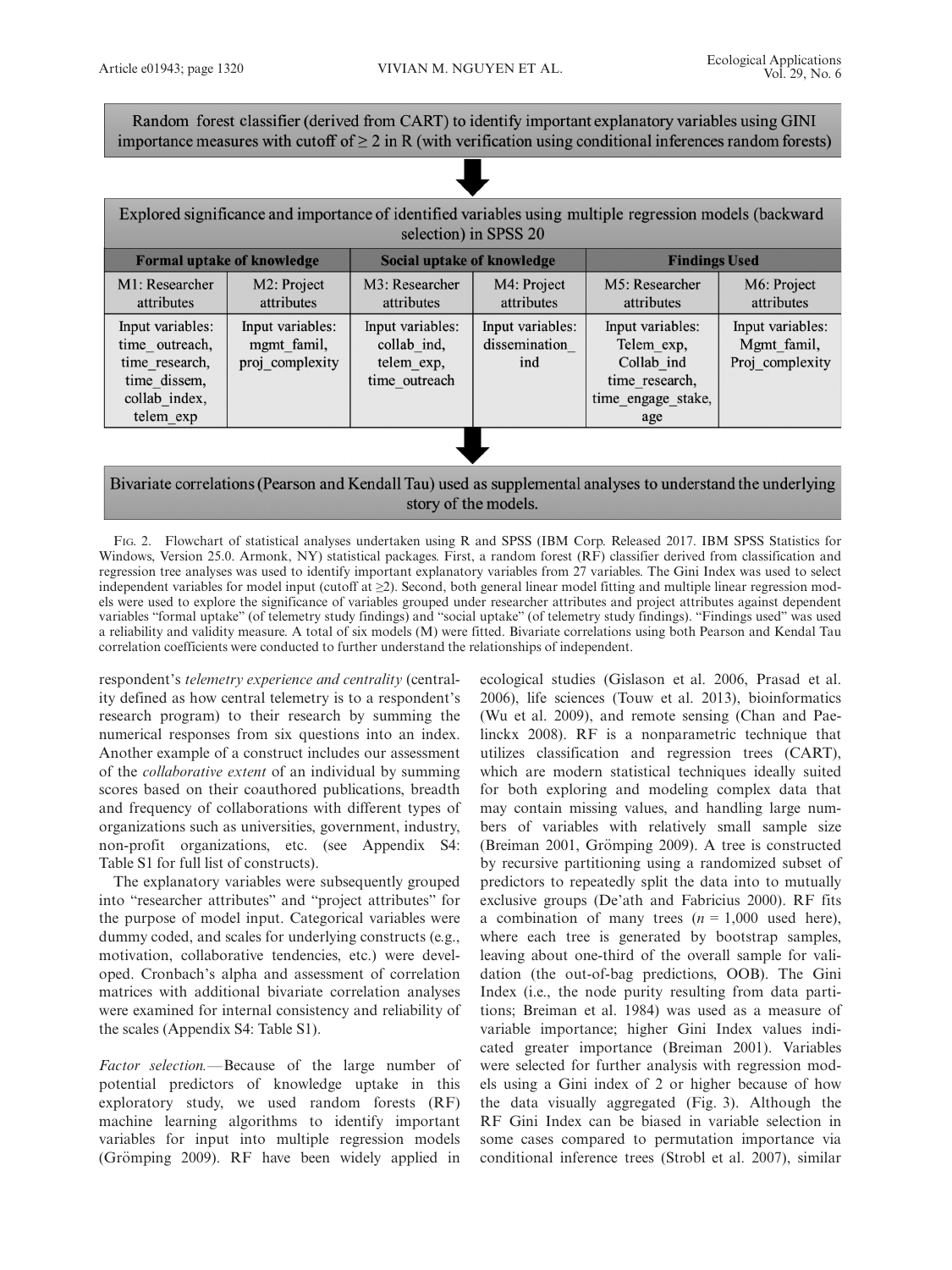results were found with the two methods and RF were more stable in variable importance outputs, potentially due to the large number of missing values and/or large number of predictors relative to sample size. RF was implemented using the randomForests package

Models.—We applied Multiple Linear Regressions using the most important predictors identified with RF for each dependent variable to identify predictor significance (Fig. 2). The models were fitted to three dependent variables with groups of explanatory variables that related to researcher attributes and project attributes, resulting in six regression models (Fig. 2). We used a stepwise backward model selection to select the final model. Multicollinearity was assessed using correlation matrices and variance inflation factor scores. Linearity, homoscedasticity, and normality were assessed visually. Durbin-Watson tests were used to assess autocorrelations in the residuals of the regression models. Similar analyses were repeated for the dependent variable findings used, for reliability and validity evaluations (Fig. 2). In addition, we conducted exploratory analysis by performing bivariate correlations, t tests, chi-square, and simple regressions between the explanatory variables and each dependent variable. This was done to explore and understand the

(Liaw and Wiener 2002) in R (R Core Team 2018) via

Rstudio (RStudio Team 2016).

significant associations that exist between the explanatory and dependent variables.

## **RESULTS**

For this study,  $212 \left(166 \text{ online} + 46 \text{ interviews}\right)$ responses were used in our analysis. Although we received 348 responses from a sample pool of 1,841 potentially relevant participants to the questionnaire, only 212 completed the questionnaire in its entirety. The overall response rate for the online survey was 19%, which falls within the typical range for expected responses rates for online surveys (Deutskens et al. 2004).

## Characteristics of the sample

The sample was confirmed to be "experts" in fish telemetry with 74% of the respondents identified as principal investigator of at least one fish telemetry project. The average researcher in the sample spent 49% of their research time on fish telemetry with  $10.4 \pm 7.8$  (mean  $\pm$  SD) years of fish telemetry experience, and 56% of respondents were members of a telemetry network. Most of the respondents fell between the ages of 30–49 yr. The majority of the respondents were from North America (66%) and 83% were male. The sample was largely comprised of those



## Increase in node purity

FIG. 3. Top 10 variables based on Gini measure of importance (shown as increase in node purity) in the random forest analyses. More important variables achieve higher increase in node purities, that is, to find a split in the classification trees that has a high internode variance and small intranode variance. Numbers to right of bars indicate increase in node purity score. Descriptions of variables can be found in Appendix S3: Table S1.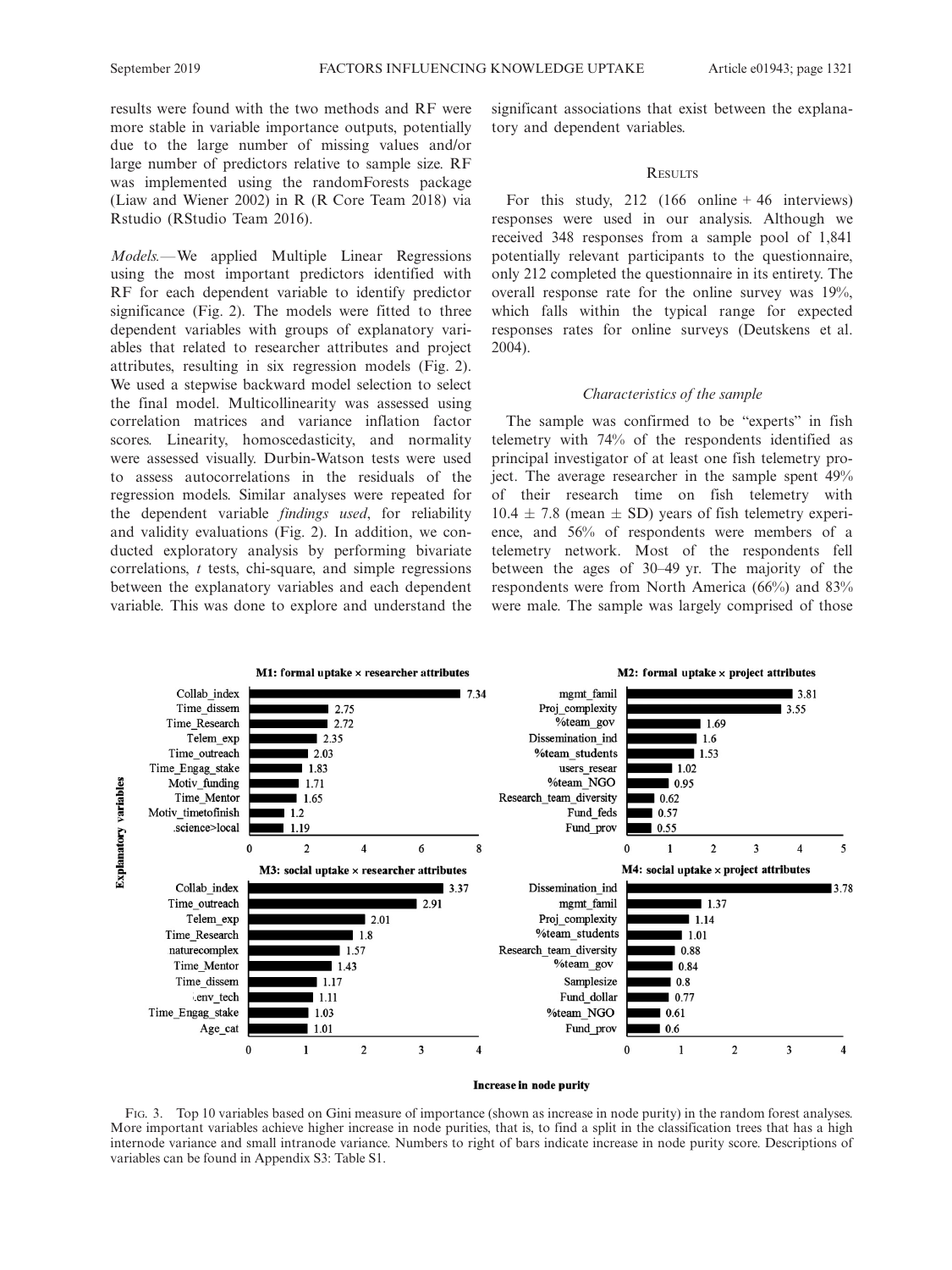TABLE 1. (a–c) Demographics and other relevant covariates describing the sample population of fish telemetry researchers.

| Table 1. | (Continued) |  |
|----------|-------------|--|
|          |             |  |

| Project dissemination activities<br>score (scale $0 =$ none<br>to $4 = 10+ \text{ times}$ |                |                                                                |
|-------------------------------------------------------------------------------------------|----------------|----------------------------------------------------------------|
| Presented at a conference                                                                 | $2 + 1.1$      |                                                                |
| Published a refereed article                                                              | $1.3 \pm 0.9$  |                                                                |
| Published a non-refereed article                                                          | $1.3 \pm 1.1$  |                                                                |
| Attended a stakeholder<br>workshop/consultation meeting                                   | $1.6 \pm 1.3$  |                                                                |
| Organized a stakeholder<br>workshop/consultation meeting                                  | $0.7 + 1.1$    |                                                                |
| Attended a manager's meeting                                                              | $1.3 \pm 1.2$  |                                                                |
| Made media<br>appearances or comments                                                     | $1.4 \pm 1.3$  |                                                                |
| Wrote a press release                                                                     | $0.7 + 0.9$    |                                                                |
| Engaged in<br>new media/social media                                                      | $0.85 \pm 1.2$ |                                                                |
| Engaged in public<br>outreach activities                                                  | $1.4 \pm 1.4$  |                                                                |
|                                                                                           |                | <i>Note:</i> Values with error measurements are mean $\pm$ SD. |

affiliated with academic institutions (50%) or government science staff (47%). There was a relatively even number of researchers conducting research in inland and marine systems.

#### Principal component analysis

We reduced the number of dependent variables measuring the successful uptake of knowledge (from each case study reported by each respondent) with a PCA. The suitability of PCA was assessed prior to analysis. Inspection of the correlation matrix determined that all variables had at least one correlation coefficient >0.3. The overall Kaiser-Meyer-Olkin was 0.8 with individual KMO measures all greater than 0.7, classifications according to Kaiser (1974). Bartlett's test of sphericity was statistically significant ( $P < 0.01$ ), indicating that the data was likely factorizable. Visual inspection of the scree plot, however, indicated that potentially two components should be retained, which would explain 74% of total variance. A forced factor of 2 PCA was rerun, and we used a varimax orthogonal rotation to help with interpretation of each component. Component 1 described "formal" uptake of telemetry study findings (knowledge transfer; change, affirmation, or development of policy; and integration into policy), while Component 2 described more "social" uptake of telemetry findings (Appendix S6: Table S1). As such, we use these two dependent variables for all the analyses.

# Random forest classifier

Random forests analyses identified the most important variables in explaining the dependent variables to be used in regression analyses: formal and social uptake

| Variable                                             | Frequency   | $\frac{0}{0}$ |
|------------------------------------------------------|-------------|---------------|
| (a) Demographics and covariates                      |             |               |
| Age $(N = 213)$                                      |             |               |
| $20 - 29$ yr                                         | 16          | 8             |
| $30 - 39$ yr                                         | 79          | 37            |
| 40 $-49$ yr                                          | 61          | 29            |
| $50 - 59$ yr                                         | 38          | 18            |
| $60+yr$                                              | 19          | 9             |
| Gender ( $N = 213$ )                                 |             |               |
| Male                                                 | 175         | 82            |
| Female                                               | 38          | 18            |
| Geographic location ( $N = 219$ )                    |             |               |
| North America                                        | 140         | 64            |
| Europe                                               | 39          | 18            |
| Other                                                | 40          | 18            |
| Employer†                                            |             |               |
| Academia                                             | 106         | 44            |
| National                                             | 57          | 24            |
| government                                           | 43          | 18            |
| Regional government<br>Industry                      | 3           | 1             |
| NGO                                                  | 16          | 7             |
| Private                                              | 15          | 6             |
| (b) Telemetry research characteristics               |             |               |
| Refereed articles published ( $N = 206$ )            |             |               |
| None                                                 | 13          | 6             |
| 1-4 articles                                         | 105         | 51            |
| 5–9 articles                                         | 39          | 19            |
| $10-14$ articles                                     | 16          | 8             |
| 15-20 articles                                       | 12          | 6             |
| $>20$ articles                                       | 21          | 10            |
| Non-refereed articles published ( $N = 207$ )        |             |               |
| None                                                 | 38          | 18            |
| 1-4 articles                                         | 85          | 41            |
| 5–9 articles                                         | 39          | 19            |
| $10-14$ articles                                     | 16          | 8             |
| 15-20 articles                                       | 12          | 6             |
| >20 articles                                         | 17          | 8             |
| Number of telemetry projects involved in $(N = 194)$ |             |               |
| None                                                 | 34          | 18            |
| $1-4$ projects                                       | 92          | 47            |
| 5-9 projects                                         | 39          | 20            |
| 10-14 projects                                       | 10          | 5             |
| $15+$ projects                                       | 19          | 10            |
| Telemetry technology used†                           |             |               |
| Radio                                                | 103         | 28            |
| Acoustic                                             | 191         | 52            |
| Satellite                                            | 72          | 20            |
| (c) Engagement behaviors<br>and activities           |             |               |
| Professional time $(\%)$ spent on                    |             |               |
| Research                                             | $47 \pm 20$ |               |
| Engaging stakeholders                                | $13 \pm 12$ |               |
| Disseminating research                               | $17 \pm 13$ |               |
| Outreach                                             | $6 \pm 5$   |               |
| Mentoring students                                   | $12 \pm 11$ |               |
|                                                      |             |               |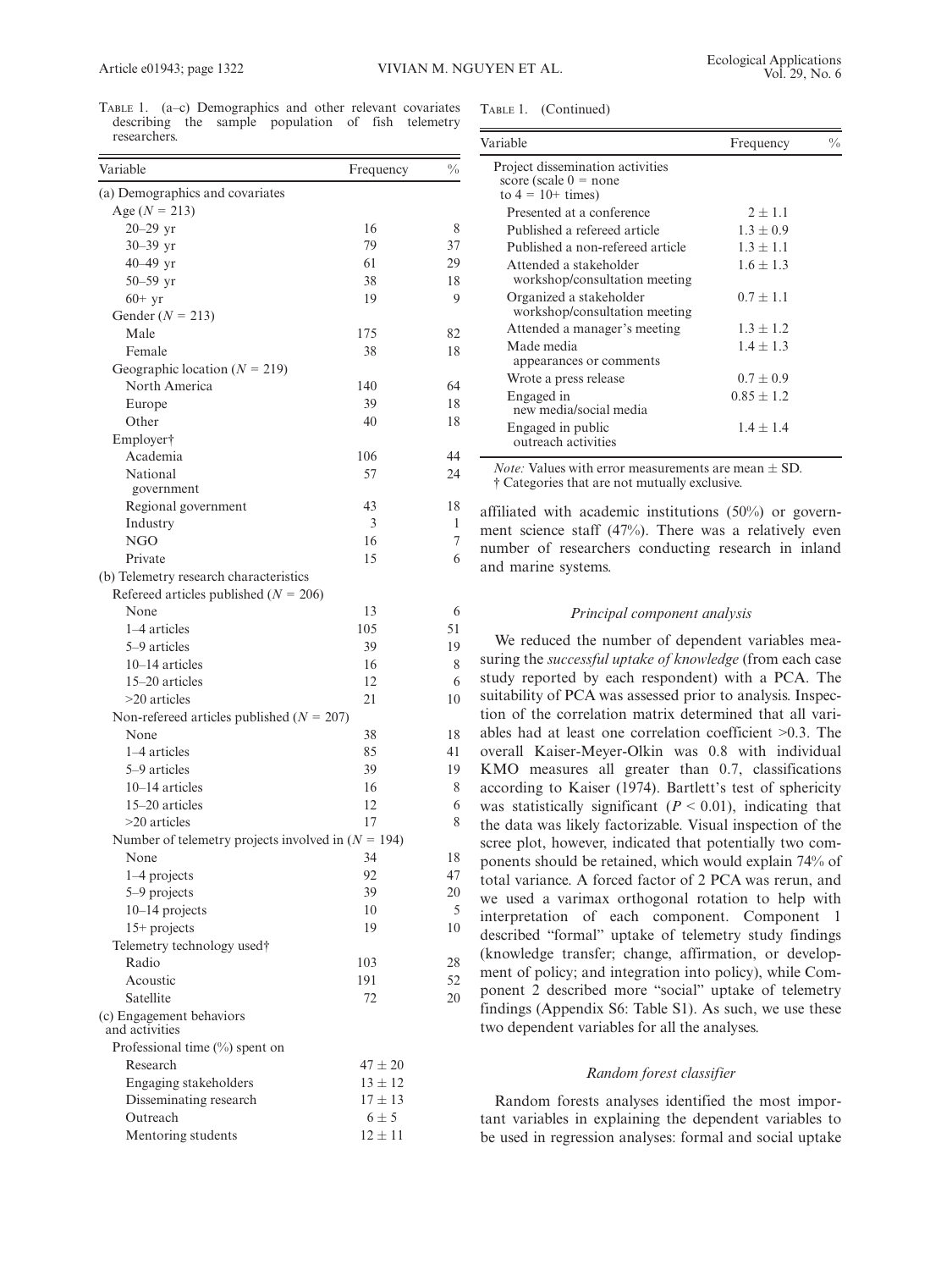of knowledge (Fig. 3). Based on the Gini index  $(\geq 2)$ , We identified a total of five researcher attributes and four project attributes for input into the six regression models (shown in Fig. 2): proportion of researcher's time spent on public outreach (time\_outreach), proportion of researcher's time spent on research (time\_research), proportion of researcher's time spent on dissemination activities (time\_dissem), researcher's collaborative extent and tendency (collab\_index), researcher's telemetry experience/centrality (telem\_exp), researcher's age (age\_cat), researcher's familiarity with fisheries management process relevant to project (mgmt\_famil), the complexity/controversy of the issue the project addresses (proj\_complexity), and the frequency of dissemination of the project (dissemination\_ind; Figs. 2, 3).

# Researcher attributes explaining formal and social uptake of telemetry study findings

Backward stepwise regression models and GLMs indicated that the *collaborative extent* (collab ind), *telemetry* experience/centrality (telem\_exp), and proportion of researchers' time spent on public outreach (time\_outreach) were significant predictors of both formal and social uptake of knowledge, respectively,  $F_3$  $_{199}$  = 12.483,  $P < 0.001$  and  $F_{2,190}$  = 16.990,  $P < 0.001$ (Table 2). The reliability and validity assessment using the variable "findings used," show similar results to the other models, but indicate that a researcher' time spent on stakeholder engagement (time\_engag) was more important than public outreach (Table 2). Here, stakeholder engagement is focused on user groups and groups who have interest in the telemetry project, whereas outreach activities are broader and often targeted to the general public. Descriptive statistics of significant variables are found in Table 3a, b.

# Project attributes explaining formal and social uptake of telemetry study findings

The final backward stepwise regression model and GLMs indicated that the researcher's familiarity with fisheries management processes relevant to the project (mgmt\_famil), and complexity/controversy of the issue the project addresses (proj\_complexity) were significant positive predictors of formal uptake of telemetry study findings,  $F_{1, 168} = 16.161$ ,  $P < 0.001$  and  $F_{3, 191} = 17.963$ ,  $P \le 0.001$ , respectively (Table 2). These findings were confirmed with the reliability and validity evaluations against the outcome variable "findings used" (Appendix S7: Table S1). Furthermore, the familiarity with fisheries management processes of the project (mgmt\_famil) and frequency of dissemination activities related to the project (dissemination\_ind) were found to be significant positive predictors of social uptake of telemetry findings,  $F_{2,189}$ ,  $P < 0.001$  (Table 2). Descriptive statistics of significant variables are found in Table 3a, b.

# Insights from bivariate associations and correlation analyses

Simple bivariate analyses were conducted as supplement analyses to explore and gain further insights into the results from the regression models (Table 4a, b; Appendix S8: Table S1). Similar trends to the regression models emerged indicating that the collaborative extent and engagement tendencies of researchers show positive associations with both formal and social uptake of telemetry study findings. The negative association between the uptake of telemetry findings and researchers who spent more time on research activities strengthen the finding that collaboration and engagement are strong influences on uptake of knowledge. It also appears that projects with freshwater research and use of radio telemetry (only compatible in freshwater) have positive associations with the uptake of telemetry findings, while saltwater or marine research appear to be negatively associated with uptake telemetry findings. Furthermore, the associations test confirmed that researcher familiarity and involvement with fisheries management, as well as the complexity/controversy of issues addressed by the project, were important variables. So too was the diversity of the research team, which can be considered an indicator of the collaborative scope of the project.

## **DISCUSSION**

This study presents one of the first attempts in the conservation and environmental literature to quantitatively examine the conditions and factors under which scientific findings have influenced institutional practices or achieved social acceptance. We have focused on fish telemetry studies to examine the extent to which those researchers who conducted the research perceived that their findings influenced management practices, as well as the perceived influence on stakeholder acceptance of the findings. In addition, we designed the first study that attempts to quantitatively apply the knowledge–action framework for conservation and natural resource management (Nguyen et al. 2017b). Our results have important implications for fish telemetrists looking to impact policies and/or stakeholder behaviors, as well as implications for the broader scientific community and science programs for improving the link between scientific outputs and desired outcomes.

# Getting one's hands dirty: engagement, collaboration, and co-production

The results of this study show that altruistic, collaborative, and pro-engagement behaviors and activities are significant factors that positively influence the successful uptake of telemetry study findings. Posner et al. (2016) also quantitatively demonstrated that the legitimacy of ecosystem services knowledge (i.e., production of information and technology was fair, unbiased, and respectful of stakeholders' values) is a strong predictor of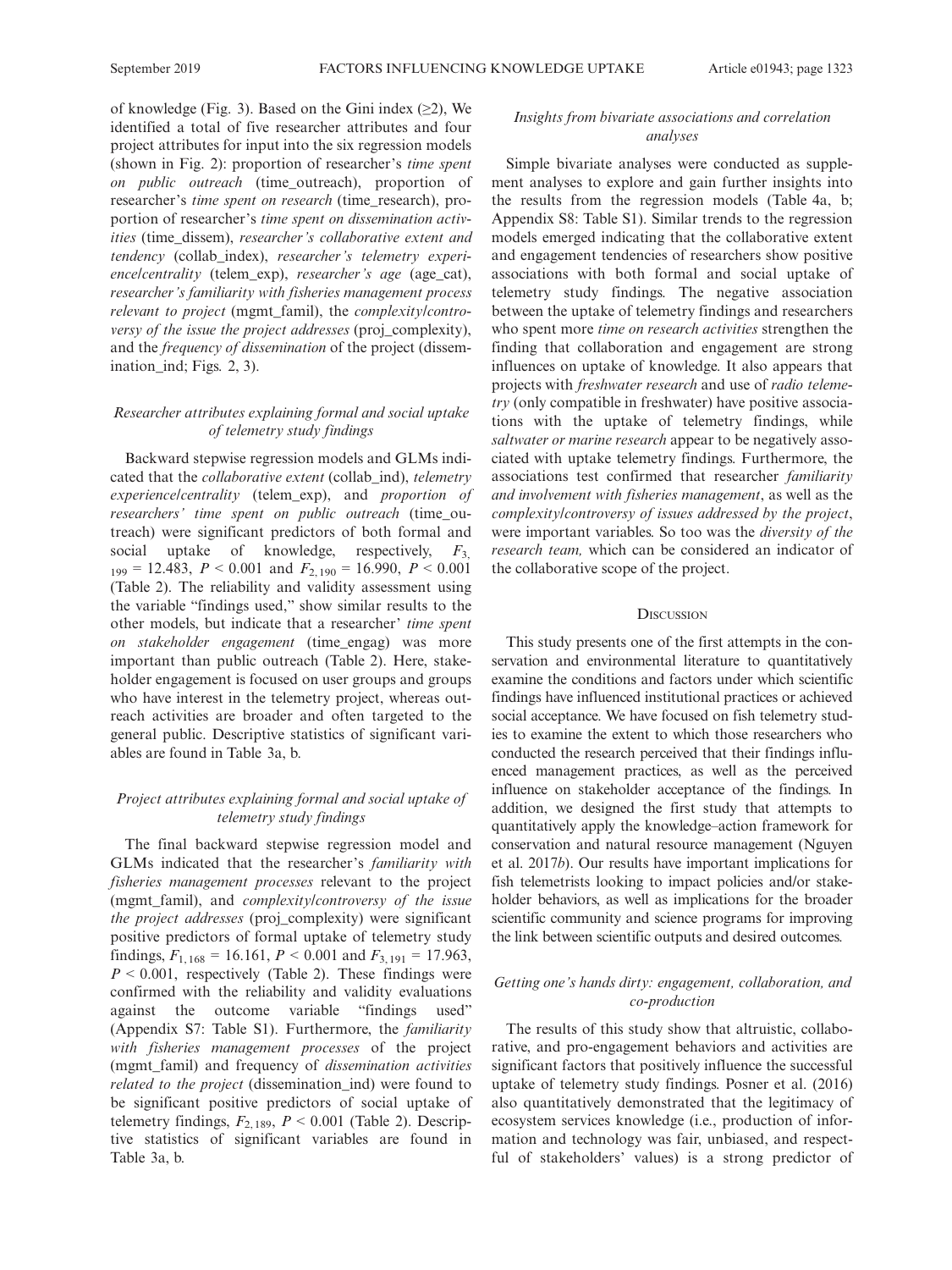|                       |         |           | Formal uptake |                  |                   |         | Social uptake |             |       |                  |
|-----------------------|---------|-----------|---------------|------------------|-------------------|---------|---------------|-------------|-------|------------------|
| Independent variables | $B_{s}$ | <b>SE</b> | $B_{\rm u}$   | $\boldsymbol{P}$ | IV                | $B_{s}$ | <b>SE</b>     | $B_{\rm u}$ |       | $\boldsymbol{P}$ |
| Researcher attributes |         |           |               |                  |                   |         |               |             |       |                  |
| Intercept             | 0.28    | 0.159     |               | 0.022            | Intercept         | 0.322   | 0.141         |             | 1.812 | 0.072            |
| Collab index          | 0.04    | 0.008     | 0.322         | < 0.001          | Collab index      | 0.03    | 0.008         | 0.272       | 3.927 | < 0.001          |
| Time outreach         | 0.196   | 0.088     | 0.148         | 0.028            | Telem_exp         | 0.026   | 0.008         | 0.177       | 3.190 | 0.002            |
| Time outreach         |         |           |               |                  | Time outreach     | 0.218   | 0.081         | 0.217       | 2.701 | 0.008            |
| Project attributes    |         |           |               |                  |                   |         |               |             |       |                  |
| Intercept             | 0.337   |           | 0.184         | 0.069            | Intercept         | 0.633   | 0.094         |             | 6.739 | $\Omega$         |
| Mgmt famil            | 0.186   | 0.275     | 0.048         | $\Omega$         | Dissemination ind | 0.028   | 0.005         | 0.404       | 5.888 | $\theta$         |
| Proj_complexity       | 0.041   | 0.255     | 0.011         | $\theta$         | Mgmt famil        | 0.136   | 0.040         | 0.231       | 3.363 | 0.001            |

TABLE 2. Correlation coefficients from the final four multiple linear regression models (researcher attributes  $\times$  formal uptake; researcher attributes  $\times$  social uptake; project attributes  $\times$  formal uptake; project attributes  $\times$  social uptake).

*Notes: B<sub>s</sub>*, standardized coefficient, alpha < 0.01; SE, standard error;  $B<sub>u</sub>$ , unstandardized coefficient; IV, independent variables. Significant variables explaining formal and social uptake of fish telemetry study findings include collaborative extent and tendency (collab\_index); professional time spent on outreach (time\_outreach); telemetry experience and commitment (telem\_exp), fisheries management familiarity and involvement (mgmt\_famil); complexity and controversy of issue addressed by project (proj\_complexity); breadth and frequency of dissemination activities for project (dissemination\_ind). For researcher attributes, formal uptake  $R<sub>z</sub>$  $= 0.142$  and Durbin-Watson = 1.888; social uptake  $R^2 = 0.212$  and Durbin-Watson = 1.913. For project attributes, formal uptake  $R^2$ = 0.162 and Durbin-Watson = 1.786; social uptake  $R^2$  = 0.339 and Durbin-Watson = 2.034.

impact, which creates an incentive for researchers to participate in greater stakeholder engagement and collaboration with decision-makers. The authors of that study also suggested that the processes for bridging science– policy or knowledge–action gaps are doubly important because they influence the perceptions of knowledge as legitimate. Regular interactions between scientists and knowledge users are essential for building support and trust. These iterative exchanges help build perceptions and beliefs that the study findings are salient because the knowledge users helped frame and inspire the research (Cash et al. 2003, Posner et al. 2016). Although in a different context, Zardo et al. (2018) also quantitatively demonstrated that increased engagement can support increased research impact from a knowledge consumer's perspective of a communication platform called The Conversation. The authors also found that different types of engagement activities predicted different types of knowledge use, which means greater nuanced understanding of engagement should be considered.

Scientists often shy away from public outreach to either maintain their autonomy and objectivity, or because there is a lack of reward or incentives to engage and participate with the public or mass media (Pace et al. 2010, Lalor and Hickey 2013). However, with human societies facing major environmental crises and human-accelerated environmental changes, there is a need for evidence-based information to guide policy (Sutherland et al. 2004). Scientists are now expected to be more proactive in communicating and engaging with the public and with policy (Gibbons 1999, Samarasekera 2009, Likens 2010). Our results provide empirical support for the growing calls for collaboration and engagement found throughout the literature (Pohl 2005, Pita et al. 2010, Schuttenberg and Guth 2015). The literature is replete with examples of how and why researchers

should collaborate, engage, co-produce, and co-create knowledge and research agendas with knowledge users (Bousquet 2008, Eden 2011, Reed et al. 2014, Cvitanovic et al. 2016, Jeffers and Godley 2016, Nel et al. 2016); as such, we do not go into further detail on this topic.

Our analysis also reveals that researchers who tend to engage in outreach and in stakeholder interactions were more successful in achieving a desired outcome. However, our survey results show that fish telemetrists only spend, on average, 6% of their professional time on public outreach activities, and only 12% on engaging and consulting with managers and stakeholders (Table 2). While there is no consensus in the literature on what is an appropriate amount of time one should spend on engagement and outreach, this evidence supports calls for greater incentives and reward structures to encourage researchers to focus efforts on engagement, knowledge exchange and sharing, and relationship building. These incentives should include career evaluation mechanisms that recognize these time-intensive efforts as productive activities metrics, much as publications are today (Samarasekera 2009, Lam 2011). Furthermore, researchers who dedicated time to understanding and becoming involved in fisheries management processes experienced more successful knowledge outcomes. An excellent example of "getting one's hands dirty" from the literature is from conservation scientists who helped implement the corrective measure they proposed, and witnessed a rapid recovery of an endangered hoopoe (Upupa epops) population in the Swiss Alps (Arlettaz et al. 2010). Furthermore, Brooks et al. (2008) describe three case successful case studies of biotelemetry informing fisheries management and highlight that although co-production is useful, other factors such as sociopolitical and economic impact of management change can dictate the strength of evidence required to influence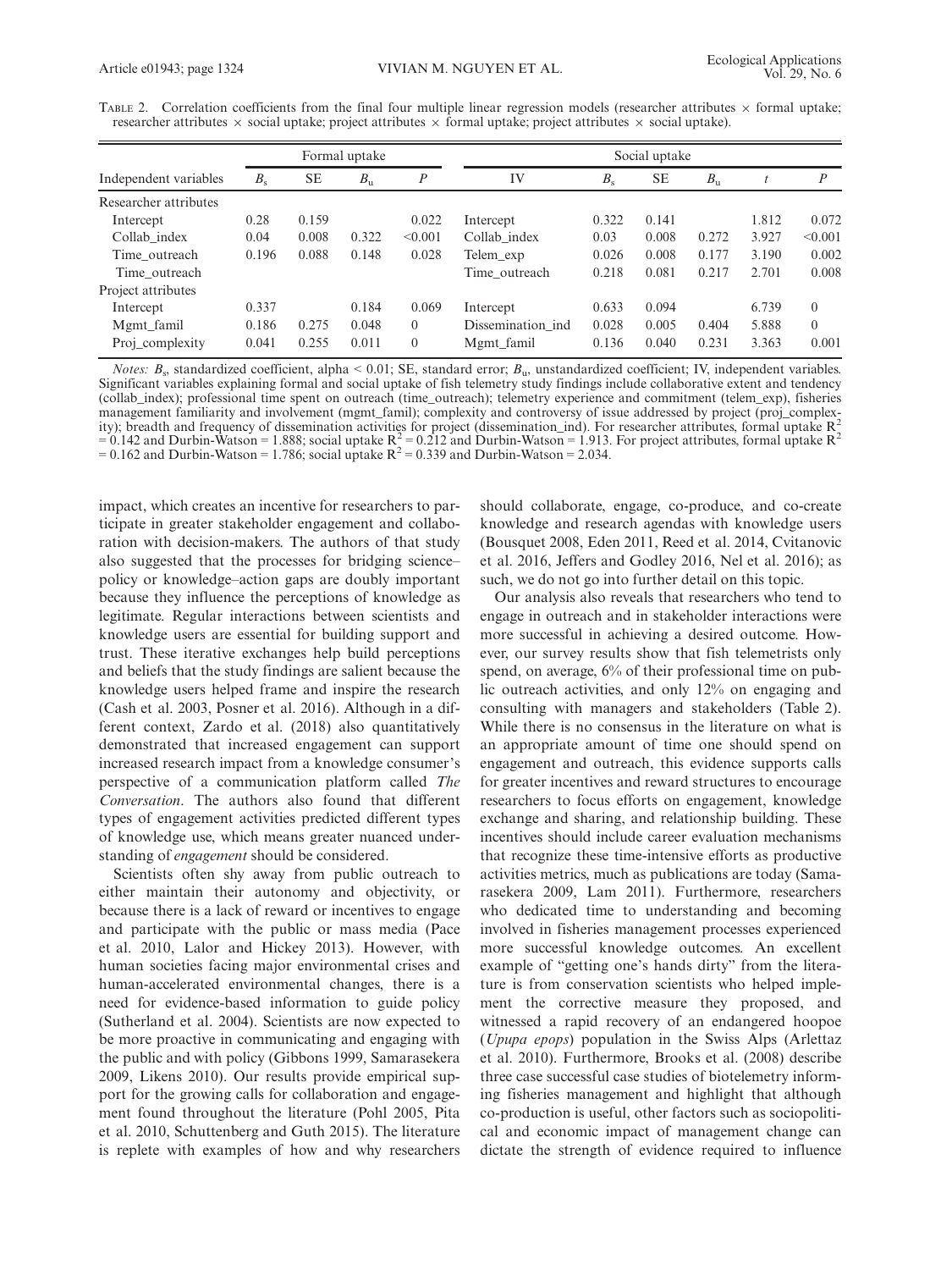| TABLE 3. (a) Descriptive statistics for significant explanatory variables for regression models describing (a) formal uptake and (b) |  |  |  |
|--------------------------------------------------------------------------------------------------------------------------------------|--|--|--|
| social uptake for research attributes and project attributes.                                                                        |  |  |  |

| Model and variable                                               | Score $\leq 1$    | Score $\geq 1$    |
|------------------------------------------------------------------|-------------------|-------------------|
| (a) Formal uptake                                                |                   |                   |
| Researcher attributes $\times$ formal uptake                     |                   |                   |
| Collaborative extent and tendency                                | $15.2 \pm 5.0$    | $18.4 \pm 4.9$    |
| Telemetry experience and commitment                              | $9.3 + 4.0$       | $10.8 \pm 4.9$    |
| Professional time spent on outreach                              |                   |                   |
| $0\%$                                                            | $10(5\%)$         | 17(8%)            |
| $1 - 20%$                                                        | 36(17%)           | 124(59%)          |
| $21 - 30%$                                                       | 16(8%)            | 7(3%)             |
| Mean outreach                                                    | 4.60%             | 6.90%             |
| Project attributes $\times$ formal uptake                        |                   |                   |
| Researcher's familiarity and involvement with management         |                   |                   |
| Not familiar                                                     | 4                 | 10                |
| Somewhat familiar                                                | 21                | 25                |
| Familiar                                                         | 8                 | 47                |
| Very familiar                                                    | 9                 | 54                |
| Level of complexity and controversy of issue surrounding project | $12.7 \pm 4.3$    | $15.0 \pm 4.0$    |
| (b) Social uptake                                                |                   |                   |
| Researcher attributes $\times$ social uptake                     |                   |                   |
| Collaborative extent and tendency                                | $14.1 + 4.1$      | $18.7 \pm 4.9$    |
| Telemetry experience and commitment                              | $8.7 \pm 3.8$     | $11.1 \pm 4.9$    |
| Professional time spent on outreach                              |                   |                   |
| $0\%$                                                            | 8(4%)             | 17(9%)            |
| $1 - 20%$                                                        | 32 $(16\%)$       | 122(63%)          |
| $21 - 30%$                                                       | $2(1\%)$          | 14(7%)            |
| Mean                                                             | $5.4\% \pm 4.8\%$ | $6.8\% \pm 5.3\%$ |
| Project attributes $\times$ social uptake                        |                   |                   |
| Researcher's familiarity and involvement with management         |                   |                   |
| Not familiar                                                     | 6                 | 7                 |
| Somewhat familiar                                                | 15                | 30                |
| Familiar                                                         | 8                 | 44                |
| Very familiar                                                    | 8                 | 54                |
| Breadth of dissemination activities of project (mean index)      | $7.7 \pm 4.3$     | $14.7 \pm 8.6$    |

*Notes:* Scores were binned into scores <1 and  $\geq$ 1 to facilitate interpretation of descriptive statistics. Continuous explanatory variables are presented as the mean  $\pm$  SD, while categorical variables are presented as frequencies and % of total number of respondents in brackets.

decisions. Nonetheless, the willingness, commitment, and motivation to embark on a path of continuous, honest, and transparent engagement among researchers and managers/stakeholders are key and has been a common theme in the literature (Nguyen et al. 2017b, Zardo et al. 2018; Brooks et al. 2008). Maintaining positive and active relationships with relevant stakeholders groups is important to ensure that data is relevant and accessible for informing decisions (Brooks et al. 2008).

## Experienced and committed fish telemetrists have greater social uptake of telemetry study findings

Respondents who were highly involved and experienced in fish telemetry research (e.g., fish telemetry is central to respondent's research program including involvement in telemetry committees and networks) may display characteristics of collaborators. Our results show that these researchers had high success in the social uptake and use of their study findings. There are several possible explanations for this observation. First, it is possible that the core fish telemetry community is composed of highly collaborative individuals because telemetry science demands it (Campbell et al. 2015, Hussey et al. 2015). For example, the high cost of acoustic telemetry infrastructure may encourage collaborations among telemetry scientists and telemetry networks to leverage their return on investments. Tagged fish can be found on other researchers' receiver arrays, and therefore cooperation and collaboration have a direct impact on data quality (Nguyen et al. 2017a). Second, it is possible that individuals engaged in telemetry have been unusually successful in extending their connections and influence into policy realms. Telemetry technology is currently viewed by some as unjustifiably expensive (Young et al. 2018), and without demonstrating the benefits of tracking, or investing effort into linking telemetry-derived information to management actions, the use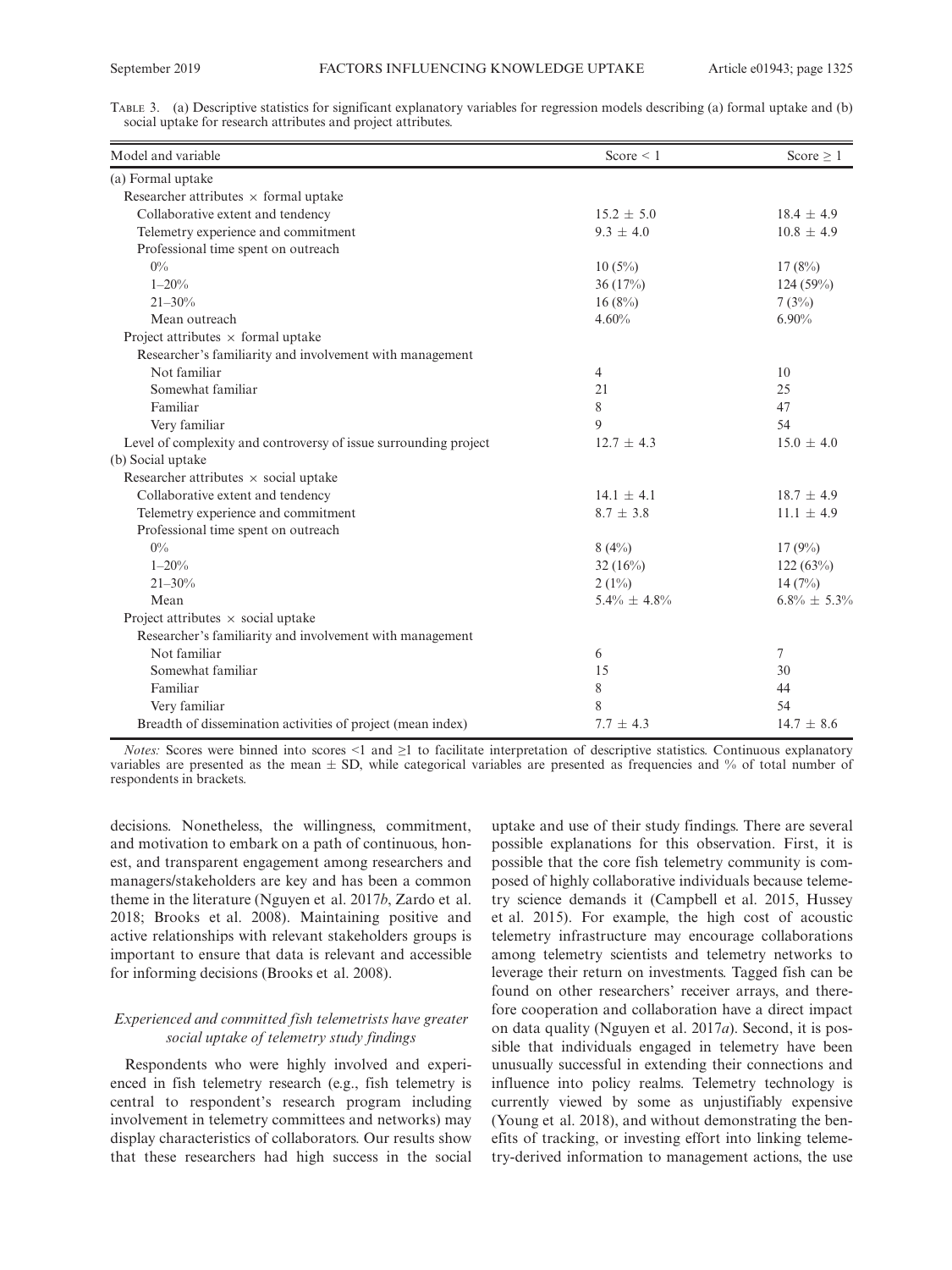TABLE 4. Statistically significant ( $P < 0.05$ ) bivariate associations and correlations between (a) formal uptake or (b) social uptake and independent variables and using simple  $t$  tests, chi square, and regression analyses.

| (a) Formal uptake<br>Researcher attributes correlating with formal uptake:<br>Collaborative extent<br>0.275<br>< 0.01<br>< 0.01<br>Telemetry experience and centrality to research<br>0.171<br>Radio telemetry<br>0.167<br>< 0.01<br>Freshwater research<br>0.166<br>Research priority: importance to society<br>0.163<br>< 0.01<br>North America<br>0.144<br>Role: Government scientist<br>0.138<br>Time spent on stakeholder engagement<br>0.135<br>Dissemination frequency and extent<br>0.133<br>Research priority: policy implications<br>0.123<br>Time spent on research<br>$-0.115$<br>Project attributes correlating with formal uptake:<br>Researcher familiarity with fisheries management<br>< 0.01<br>0.285<br>Complexity and controversy of issue addressed by project<br>0.239<br>< 0.01<br>Location: coastal<br>$-0.143$<br>Study species: saltwater<br>$-0.145$<br>(b) Social uptake<br>Researcher attributes correlating with social uptake:<br>Collaborative extent<br>0.267<br>< 0.01<br>0.212<br>< 0.01<br>Telemetry experience and centrality to research<br>Freshwater research<br>0.186<br>Telemetry network member<br>0.179<br>< 0.01<br>Time spent on outreach<br>0.169<br>Radio telemetry<br>0.162<br>0.161<br>Age<br>Gender<br>0.154<br>Time spent on mentoring students<br>0.132<br>Time spent on research<br>$-0.112$<br>Project attributes correlating with social uptake:<br>Team with high percentage of local, industry, user groups<br>0.185<br>Complexity and controversy of issue addressed by project<br>0.162<br>Diversity of research team<br>0.152<br>Team with high percentage of NGO<br>0.152<br>Study focus: catch and release<br>0.127<br>Study species: saltwater<br>$-0.136$<br>Location: coastal<br>$-0.152$<br>Knowledge users of project: other researchers<br>$-0.154$ | Model and significant predictor variable | Coefficient | $\boldsymbol{P}$ |
|--------------------------------------------------------------------------------------------------------------------------------------------------------------------------------------------------------------------------------------------------------------------------------------------------------------------------------------------------------------------------------------------------------------------------------------------------------------------------------------------------------------------------------------------------------------------------------------------------------------------------------------------------------------------------------------------------------------------------------------------------------------------------------------------------------------------------------------------------------------------------------------------------------------------------------------------------------------------------------------------------------------------------------------------------------------------------------------------------------------------------------------------------------------------------------------------------------------------------------------------------------------------------------------------------------------------------------------------------------------------------------------------------------------------------------------------------------------------------------------------------------------------------------------------------------------------------------------------------------------------------------------------------------------------------------------------------------------------------------------------------------------------------------------------------------------------------|------------------------------------------|-------------|------------------|
|                                                                                                                                                                                                                                                                                                                                                                                                                                                                                                                                                                                                                                                                                                                                                                                                                                                                                                                                                                                                                                                                                                                                                                                                                                                                                                                                                                                                                                                                                                                                                                                                                                                                                                                                                                                                                          |                                          |             |                  |
|                                                                                                                                                                                                                                                                                                                                                                                                                                                                                                                                                                                                                                                                                                                                                                                                                                                                                                                                                                                                                                                                                                                                                                                                                                                                                                                                                                                                                                                                                                                                                                                                                                                                                                                                                                                                                          |                                          |             |                  |
|                                                                                                                                                                                                                                                                                                                                                                                                                                                                                                                                                                                                                                                                                                                                                                                                                                                                                                                                                                                                                                                                                                                                                                                                                                                                                                                                                                                                                                                                                                                                                                                                                                                                                                                                                                                                                          |                                          |             |                  |
|                                                                                                                                                                                                                                                                                                                                                                                                                                                                                                                                                                                                                                                                                                                                                                                                                                                                                                                                                                                                                                                                                                                                                                                                                                                                                                                                                                                                                                                                                                                                                                                                                                                                                                                                                                                                                          |                                          |             |                  |
|                                                                                                                                                                                                                                                                                                                                                                                                                                                                                                                                                                                                                                                                                                                                                                                                                                                                                                                                                                                                                                                                                                                                                                                                                                                                                                                                                                                                                                                                                                                                                                                                                                                                                                                                                                                                                          |                                          |             |                  |
|                                                                                                                                                                                                                                                                                                                                                                                                                                                                                                                                                                                                                                                                                                                                                                                                                                                                                                                                                                                                                                                                                                                                                                                                                                                                                                                                                                                                                                                                                                                                                                                                                                                                                                                                                                                                                          |                                          |             | 0.008            |
|                                                                                                                                                                                                                                                                                                                                                                                                                                                                                                                                                                                                                                                                                                                                                                                                                                                                                                                                                                                                                                                                                                                                                                                                                                                                                                                                                                                                                                                                                                                                                                                                                                                                                                                                                                                                                          |                                          |             |                  |
|                                                                                                                                                                                                                                                                                                                                                                                                                                                                                                                                                                                                                                                                                                                                                                                                                                                                                                                                                                                                                                                                                                                                                                                                                                                                                                                                                                                                                                                                                                                                                                                                                                                                                                                                                                                                                          |                                          |             | 0.023            |
|                                                                                                                                                                                                                                                                                                                                                                                                                                                                                                                                                                                                                                                                                                                                                                                                                                                                                                                                                                                                                                                                                                                                                                                                                                                                                                                                                                                                                                                                                                                                                                                                                                                                                                                                                                                                                          |                                          |             | 0.027            |
|                                                                                                                                                                                                                                                                                                                                                                                                                                                                                                                                                                                                                                                                                                                                                                                                                                                                                                                                                                                                                                                                                                                                                                                                                                                                                                                                                                                                                                                                                                                                                                                                                                                                                                                                                                                                                          |                                          |             | 0.014            |
|                                                                                                                                                                                                                                                                                                                                                                                                                                                                                                                                                                                                                                                                                                                                                                                                                                                                                                                                                                                                                                                                                                                                                                                                                                                                                                                                                                                                                                                                                                                                                                                                                                                                                                                                                                                                                          |                                          |             | 0.01             |
|                                                                                                                                                                                                                                                                                                                                                                                                                                                                                                                                                                                                                                                                                                                                                                                                                                                                                                                                                                                                                                                                                                                                                                                                                                                                                                                                                                                                                                                                                                                                                                                                                                                                                                                                                                                                                          |                                          |             | 0.044            |
|                                                                                                                                                                                                                                                                                                                                                                                                                                                                                                                                                                                                                                                                                                                                                                                                                                                                                                                                                                                                                                                                                                                                                                                                                                                                                                                                                                                                                                                                                                                                                                                                                                                                                                                                                                                                                          |                                          |             | 0.029            |
|                                                                                                                                                                                                                                                                                                                                                                                                                                                                                                                                                                                                                                                                                                                                                                                                                                                                                                                                                                                                                                                                                                                                                                                                                                                                                                                                                                                                                                                                                                                                                                                                                                                                                                                                                                                                                          |                                          |             |                  |
|                                                                                                                                                                                                                                                                                                                                                                                                                                                                                                                                                                                                                                                                                                                                                                                                                                                                                                                                                                                                                                                                                                                                                                                                                                                                                                                                                                                                                                                                                                                                                                                                                                                                                                                                                                                                                          |                                          |             |                  |
|                                                                                                                                                                                                                                                                                                                                                                                                                                                                                                                                                                                                                                                                                                                                                                                                                                                                                                                                                                                                                                                                                                                                                                                                                                                                                                                                                                                                                                                                                                                                                                                                                                                                                                                                                                                                                          |                                          |             |                  |
|                                                                                                                                                                                                                                                                                                                                                                                                                                                                                                                                                                                                                                                                                                                                                                                                                                                                                                                                                                                                                                                                                                                                                                                                                                                                                                                                                                                                                                                                                                                                                                                                                                                                                                                                                                                                                          |                                          |             | 0.024            |
|                                                                                                                                                                                                                                                                                                                                                                                                                                                                                                                                                                                                                                                                                                                                                                                                                                                                                                                                                                                                                                                                                                                                                                                                                                                                                                                                                                                                                                                                                                                                                                                                                                                                                                                                                                                                                          |                                          |             | 0.021            |
|                                                                                                                                                                                                                                                                                                                                                                                                                                                                                                                                                                                                                                                                                                                                                                                                                                                                                                                                                                                                                                                                                                                                                                                                                                                                                                                                                                                                                                                                                                                                                                                                                                                                                                                                                                                                                          |                                          |             |                  |
|                                                                                                                                                                                                                                                                                                                                                                                                                                                                                                                                                                                                                                                                                                                                                                                                                                                                                                                                                                                                                                                                                                                                                                                                                                                                                                                                                                                                                                                                                                                                                                                                                                                                                                                                                                                                                          |                                          |             |                  |
|                                                                                                                                                                                                                                                                                                                                                                                                                                                                                                                                                                                                                                                                                                                                                                                                                                                                                                                                                                                                                                                                                                                                                                                                                                                                                                                                                                                                                                                                                                                                                                                                                                                                                                                                                                                                                          |                                          |             |                  |
|                                                                                                                                                                                                                                                                                                                                                                                                                                                                                                                                                                                                                                                                                                                                                                                                                                                                                                                                                                                                                                                                                                                                                                                                                                                                                                                                                                                                                                                                                                                                                                                                                                                                                                                                                                                                                          |                                          |             |                  |
|                                                                                                                                                                                                                                                                                                                                                                                                                                                                                                                                                                                                                                                                                                                                                                                                                                                                                                                                                                                                                                                                                                                                                                                                                                                                                                                                                                                                                                                                                                                                                                                                                                                                                                                                                                                                                          |                                          |             | 0.003            |
|                                                                                                                                                                                                                                                                                                                                                                                                                                                                                                                                                                                                                                                                                                                                                                                                                                                                                                                                                                                                                                                                                                                                                                                                                                                                                                                                                                                                                                                                                                                                                                                                                                                                                                                                                                                                                          |                                          |             |                  |
|                                                                                                                                                                                                                                                                                                                                                                                                                                                                                                                                                                                                                                                                                                                                                                                                                                                                                                                                                                                                                                                                                                                                                                                                                                                                                                                                                                                                                                                                                                                                                                                                                                                                                                                                                                                                                          |                                          |             | 0.003            |
|                                                                                                                                                                                                                                                                                                                                                                                                                                                                                                                                                                                                                                                                                                                                                                                                                                                                                                                                                                                                                                                                                                                                                                                                                                                                                                                                                                                                                                                                                                                                                                                                                                                                                                                                                                                                                          |                                          |             | 0.01             |
|                                                                                                                                                                                                                                                                                                                                                                                                                                                                                                                                                                                                                                                                                                                                                                                                                                                                                                                                                                                                                                                                                                                                                                                                                                                                                                                                                                                                                                                                                                                                                                                                                                                                                                                                                                                                                          |                                          |             | 0.006            |
|                                                                                                                                                                                                                                                                                                                                                                                                                                                                                                                                                                                                                                                                                                                                                                                                                                                                                                                                                                                                                                                                                                                                                                                                                                                                                                                                                                                                                                                                                                                                                                                                                                                                                                                                                                                                                          |                                          |             | 0.015            |
|                                                                                                                                                                                                                                                                                                                                                                                                                                                                                                                                                                                                                                                                                                                                                                                                                                                                                                                                                                                                                                                                                                                                                                                                                                                                                                                                                                                                                                                                                                                                                                                                                                                                                                                                                                                                                          |                                          |             | 0.016            |
|                                                                                                                                                                                                                                                                                                                                                                                                                                                                                                                                                                                                                                                                                                                                                                                                                                                                                                                                                                                                                                                                                                                                                                                                                                                                                                                                                                                                                                                                                                                                                                                                                                                                                                                                                                                                                          |                                          |             | 0.035            |
|                                                                                                                                                                                                                                                                                                                                                                                                                                                                                                                                                                                                                                                                                                                                                                                                                                                                                                                                                                                                                                                                                                                                                                                                                                                                                                                                                                                                                                                                                                                                                                                                                                                                                                                                                                                                                          |                                          |             |                  |
|                                                                                                                                                                                                                                                                                                                                                                                                                                                                                                                                                                                                                                                                                                                                                                                                                                                                                                                                                                                                                                                                                                                                                                                                                                                                                                                                                                                                                                                                                                                                                                                                                                                                                                                                                                                                                          |                                          |             | 0.003            |
|                                                                                                                                                                                                                                                                                                                                                                                                                                                                                                                                                                                                                                                                                                                                                                                                                                                                                                                                                                                                                                                                                                                                                                                                                                                                                                                                                                                                                                                                                                                                                                                                                                                                                                                                                                                                                          |                                          |             | 0.002            |
|                                                                                                                                                                                                                                                                                                                                                                                                                                                                                                                                                                                                                                                                                                                                                                                                                                                                                                                                                                                                                                                                                                                                                                                                                                                                                                                                                                                                                                                                                                                                                                                                                                                                                                                                                                                                                          |                                          |             | 0.009            |
|                                                                                                                                                                                                                                                                                                                                                                                                                                                                                                                                                                                                                                                                                                                                                                                                                                                                                                                                                                                                                                                                                                                                                                                                                                                                                                                                                                                                                                                                                                                                                                                                                                                                                                                                                                                                                          |                                          |             | 0.009            |
|                                                                                                                                                                                                                                                                                                                                                                                                                                                                                                                                                                                                                                                                                                                                                                                                                                                                                                                                                                                                                                                                                                                                                                                                                                                                                                                                                                                                                                                                                                                                                                                                                                                                                                                                                                                                                          |                                          |             | 0.045            |
|                                                                                                                                                                                                                                                                                                                                                                                                                                                                                                                                                                                                                                                                                                                                                                                                                                                                                                                                                                                                                                                                                                                                                                                                                                                                                                                                                                                                                                                                                                                                                                                                                                                                                                                                                                                                                          |                                          |             | 0.033            |
|                                                                                                                                                                                                                                                                                                                                                                                                                                                                                                                                                                                                                                                                                                                                                                                                                                                                                                                                                                                                                                                                                                                                                                                                                                                                                                                                                                                                                                                                                                                                                                                                                                                                                                                                                                                                                          |                                          |             | 0.017            |
|                                                                                                                                                                                                                                                                                                                                                                                                                                                                                                                                                                                                                                                                                                                                                                                                                                                                                                                                                                                                                                                                                                                                                                                                                                                                                                                                                                                                                                                                                                                                                                                                                                                                                                                                                                                                                          |                                          |             | 0.016            |

Notes: Results are grouped into researcher and project attributes. These bivariate tests were examined to complement the exploratory analysis and strengthen the understanding of the underlying story of the data.

of telemetry for conservation is not justified. It is therefore important for these researchers, who have been successful in making impact, to share their lessons learned and experiences so that the telemetry community can improve the conservation return on investment highlighted by Mcgowan et al. (2016) as a major barrier to further development of the field.

# Context matters: complexity and controversy surrounding the issue addressed by projects

We expected that the greater the complexity and controversy that surrounded a particular project, the less likely it would be used or integrated into practice, due in part to the difficulty in translating complex science into actionable tools, and in part because greater conflict or disagreement may be associated with such projects. Surprisingly, complexity and controversy of the project issue was shown to be a positive significant factor in explaining successful integration of telemetry study findings. It is possible that a higher score on project issue complexity and controversy reflects higher societal importance of the project, greater funding, or enhanced public attention (as described by Mcgowan et al. 2016). As such, the context of particular research projects matter, and considerations of these external or contextual factors may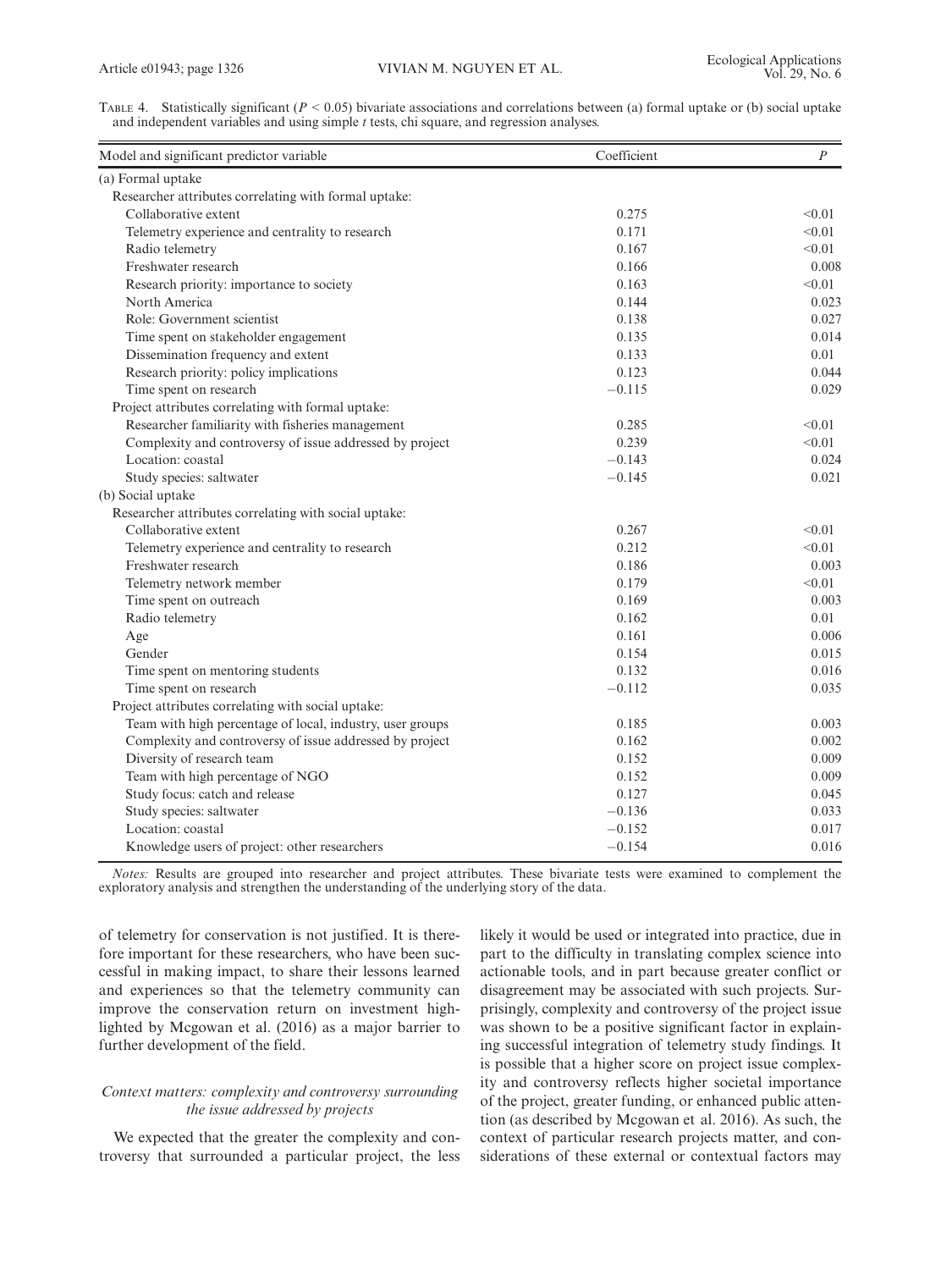help researchers navigate the science-policy nexus, as observed by Brooks et al. (2008) who assessed three successful case studies of biotelemetry informing fisheries management.

#### The origin of the science doesn't matter

We expected that science generated in the public and private sectors would have a higher rate of successful formal knowledge outcomes than science generated in academia. Private scientists (i.e., environmental consultants) are often hired to answer specific questions, and government scientists often conduct "mandated science" in service of management and policy development (Young et al. 2013). The observed lack of difference in the application of telemetry findings among all groups was therefore surprising. First, it may be an indication that fish telemetry technology is still novel and has not penetrated traditional fisheries management frameworks. Second, research studies in fish telemetry may still lack explicit links between the research and actions (as stated by Mcgowan et al. 2016). Last, this finding may show that even some work of government scientists (even though employed in mission-oriented agencies), or that of private sectors whose client is often government, is not directly embraced by managers and stakeholders. This may mean that the type of data (i.e., new telemetry findings) is as important as who generates it. However, Young et al. (2016a) report that government employees involved in Canadian Pacific salmon management have a more positive view of the reliability of knowledge produced by government scientists, as they are viewed as "peers." This does not necessarily mean that the science and policy in government are interacting, leaving more unknowns about the science–policy interface.

# Evaluating the application of the knowledge–action framework

The knowledge–action framework was useful in assisting with generation of hypotheses and determining what predictor variables to measure. The framework was helpful to place the findings in a broader context (Fig. 1) and was flexible enough to adapt to our fish telemetry model. However, the flexibility of the framework comes at a cost, in which the framework does not offer clear pathways to measure spatial temporal scales at which some of the processes of knowledge movement occur. In this study, we used "funding received" as a proxy for assessing the economic value and scale of the project, as well as "project complexity" to capture the importance of the cases. As for time, we measured length of the project from beginning to completion, but found recall bias and interpretation of "beginning" and "ending" to be inconsistent. Therefore, this study did not include time as a factor, due to the inconsistencies of the data, but we acknowledge that it may be important. Improvements on how to measure these attributes should be considered in future research.

Furthermore, grouping and distinguishing variables between researcher and project attributes was helpful with the application of the framework. This is because one cannot assume that a researcher is consistent with their behavior and attitudes/beliefs through time. For example, a researcher who is highly collaborative, may not have been collaborative for the particular case study; as such, it was imperative to measure both the researcher attribute (e.g., general collaborative tendency) and the project attributes (collaborative extent of the project). Overall, the framework potentially lacks methods to evaluate interactions among the different components of the framework, which we believe is an important area for future research.

## Study limitations

This study is exploratory, and therefore, we cannot claim the findings to be predictive of successful knowledge outcomes, and certain caveats should be recognized. First, the use of a survey approach introduces respondent bias with regards to self-reporting and confirmation bias. The outcome variables are not "true" measures of success but rather "perceived" success by the researcher respondent. Second, the study population is also biased toward North American and male fish telemetry scientists. Nonetheless, we surveyed people from 31 countries and 20% of respondents were female. Third, there is also potential for recall bias when respondents were asked to discuss "a completed fish telemetry project with applied objectives." It is likely that respondents chose the most recent project for which they have the most recollection, leading to a sample of case studies that may or may not have fit the criteria. Last, we do not have information on respondents who did not participate in the study; therefore, there are potentially nonresponse biases. Despite these caveats, our findings revealed strong correlations and associations among similar themes, and reveal theoretically significant trends that we believe have broader implications for future research directions.

## Application of findings and future research

Fish telemetry is an advancement in technology that offers novel insights on fish ecology and animal–environment interactions that is invaluable to understanding the natural world (Hussey et al. 2015). This kind of new information is critical for creating and refining policies and management actions. The world is rapidly changing, and the rate at which it is changing makes it difficult for traditional fisheries management practices to keep up (Stephenson and Lane 1995, Caddy and Cochrane 2001). Fisheries management needs to change and evolve to reflect these realities. If collaboration and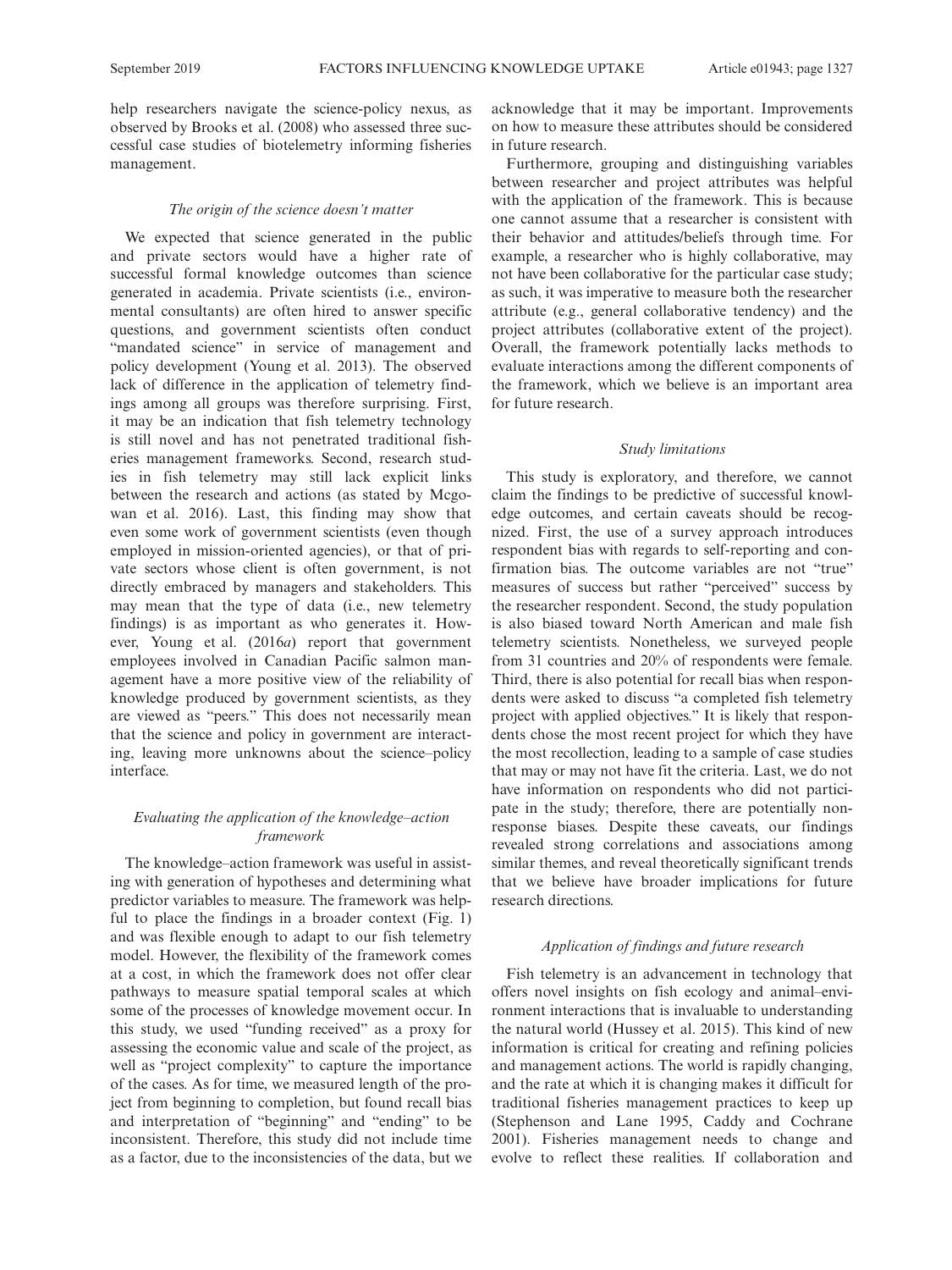engagement are strong indications of successful use of telemetry findings, we, as the conservation community (academia, public, private, non-governmental), need to foster these behaviors and competencies. One approach may be to reassess criteria for hiring and/or assigning the right people for projects and programs that require high return on conservation investments and bridging the scientific outputs to desired outcomes, or to hire outside experts who specialize in bridging science and action (i.e., knowledge brokers, boundary spanning organizations). Another way would be for academic institutions, government, and funding agencies to offer incentives for individuals to engage in collaborations and get their hands dirty with management and policy (Baas and Hjelm 2015, Dick et al. 2016). The "publish or perish" system (Campos-Arceiz et al. 2013) is arcane, and greater emphasis needs to be put on research that has societal and conservation impact, which, from the present findings, should be measured through engagement, co-production of knowledge, and collaborative activities. Meaningful collaboration, knowledge co-production, and stakeholder engagement can be costly in both time and financial resources. Long-term investments in face-to-face time and knowledge exchange should be encouraged and budgeted in research proposals. Public/governmental agencies should look at formally building multi-sector partnerships and leverage the limited human and financial resources (Sorensen and Torfing 2011, Torfing et al. 2016). Collaboration with other sectors has the potential to leverage the return-on-investments and telemetry is a unique tool that thrives off of collaborative research and designs for it to reach its potential.

An essential next step is to capture and compare the perspectives of managers and policy-makers on these questions. To date, only a handful of case studies have been completed that compare managers' and researchers' perspectives (Posner et al. 2016; Brooks et al. 2008). A recent study by Zardo et al. (2018) found that the position and status of a knowledge user (politician, policy officer or government employee) predicted use of articles from an Australian open access research communication platform, indicating that policy officers and politicians are seeking readily available and accessible advice. Research networks offer an opportunity to expand this research, given that they often include both scientists and practitioners. For example, the Great Lakes Fishery Commission and its associated Great Lakes Acoustic Telemetry Observation System (network of telemetry researchers) make up a community of both science and practice (Krueger et al. 2018). Evaluating the various cases that have derived from Great Lakes fisheries research using telemetry could be a viable method to get to a truer measure of "successful" knowledge outcomes. Telemetry networks, such as Ocean Tracking Network (OTN) and Australian Animal Tracking and Monitoring System (AATAMS), will play key roles in brokering and facilitating knowledge exchanges and linking telemetry findings into actions and public policy (Nguyen et al. 2017a).

## **CONCLUSION**

In conclusion, findings from this research support the increasing calls in the literature for more transdisciplinary, collaborative, and solution-oriented research agendas to ensure that science is informing resource management and conservation practice. Researchers looking to impact real-world management or policy decisions need to step outside of the traditional scientific framework, and familiarize and engage themselves with fisheries management processes, as well as collaborate beyond the scientific boundaries to include non-scientists, particularly policy makers and officers, and stakeholders. Institutions need to be innovative and create collaborative arenas to build support for evidence-informed decision making, to leverage resources and avoid reinventing the wheel. The context for the research also matters. Building support, and investments of stakeholders into the project will help ensure that the findings do not sit on the shelf. Processes of building relationships, trust, and engaging end users have been shown to have positive impacts on linking telemetry science to action, which is needed now more than ever with the increasing complexity of environmental problems and conservation crises.

## **ACKNOWLEDGMENTS**

The authors would like to acknowledge the many researchers who participated in this study, and to Neal Haddaway for data collection support. The study was supported by Ocean Tracking Network (NETGP No. 375118-08). Nguyen was funded by the Natural Sciences and Engineering Research Council of Canada and the Ontario Graduate Scholarship. Brownscombe was funded by a Banting Postdoctoral fellowship and Bonefish and Tarpon Trust. We also thank the anonymous reviewers for their insightful suggestions.

#### LITERATURE CITED

- Arlettaz, R., M. Schaub, J. Fournier, T. S. Reichlin, A. Sierro, J. E. M. Watson, and V. Braunisch. 2010. From publications to public actions: When conservation biologists bridge the gap between research and implementation. BioScience 60:835– 842.
- Baas, L., and O. Hjelm. 2015. Support your future today: enhancing sustainable transitions by experimenting at academic conferences. Journal of Cleaner Production 98:1–7.
- Bayliss, H. R., A. Wilcox, G. B. Stewart, and N. P. Randall. 2012. The global management of invasive species. Evidence & Policy: A journal of Research, Debate and Practice 8: 37–56.
- Bousquet, G. 2008. A model for interdisciplinary collaboration. Modern Language Journal 92:304–306.
- Breiman, L. E. O. 2001. Random forests. Machine Learning 5–32.
- Brooks, J. L., et al. 2008. Biotelemetry informing management: case studies exploring successful integration of biotelemetry data into fisheries and habitat management. Canadian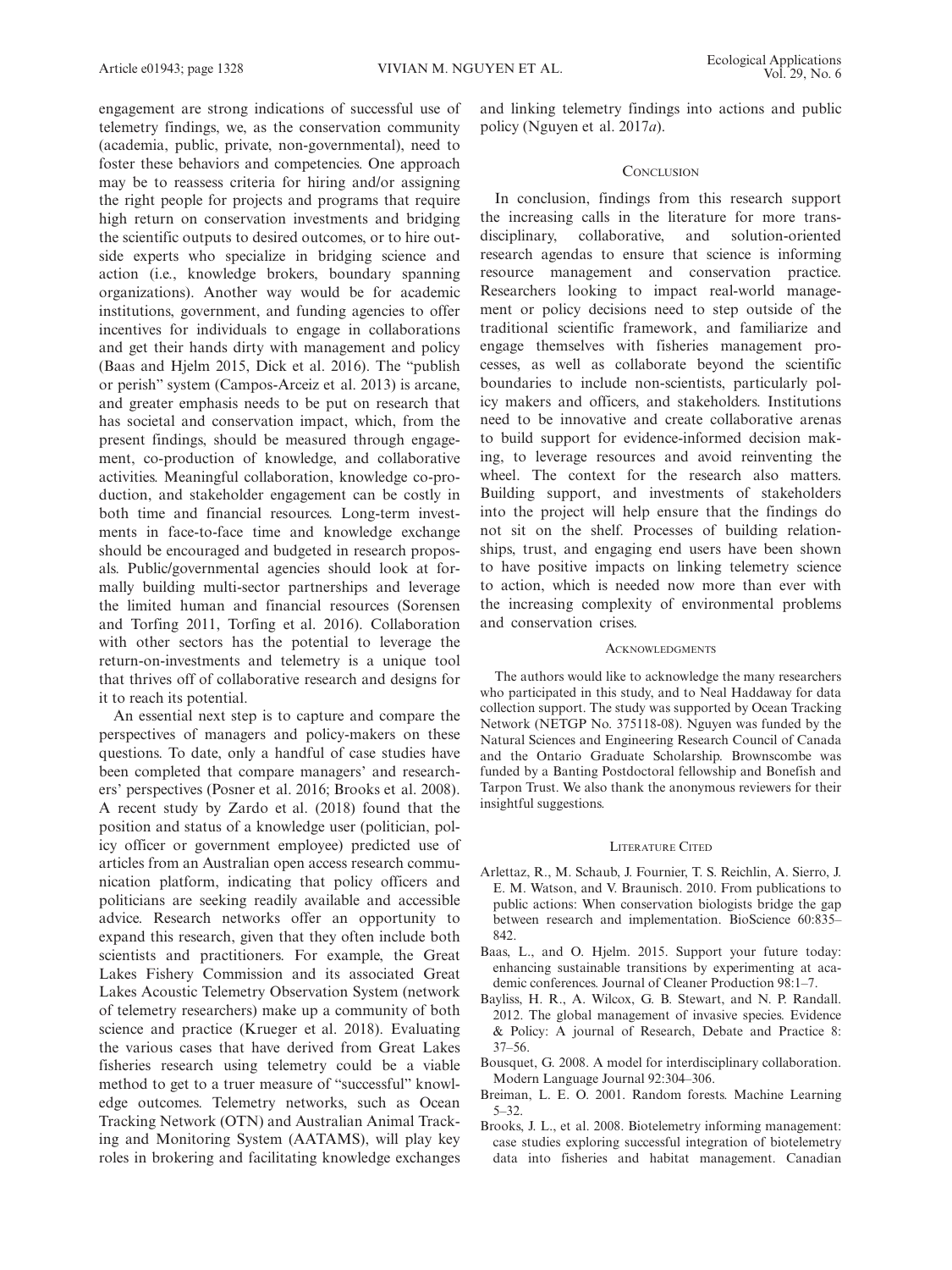Journal of Fisheries and Aquatic Sciences. 1–15. [https://](https://doi.org/10.1139/cjfas-2017-0530) [doi.org/10.1139/cjfas-2017-0530](https://doi.org/10.1139/cjfas-2017-0530)

- Caddy, J. F., and K. L. Cochrane. 2001. A review of fisheries management past and present and some future perspectives for the third millennium. Ocean & Coastal Management 44:653–682.
- Campbell, H. A., et al. 2015. Finding our way: on the sharing and reuse of animal telemetry data in Australasia. Science of the Total Environment 534:79–84.
- Campos-Arceiz, A., L. P. Koh, and R. B. Primack. 2013. Are conservation biologists working too hard? Biological Conservation 166:186–190.
- Cash, D. W., W. C. Clark, F. Alcock, N. M. Dickson, N. Eckley, D. H. Guston, J. Jäger, and R. B. Mitchell. 2003. Knowledge systems for sustainable development. Proceedings of the national academy of sciences 100:8086–8091.
- Chan, J. C., and D. Paelinckx. 2008. Remote Sensing of Environment Evaluation of Random Forest and Adaboost treebased ensemble classification and spectral band selection for ecotope mapping using airborne hyperspectral imagery. Remote Sensing of Environment 112:2999–3011.
- Cook, C. N., R. W. B. Carter, R. A. Fuller, and M. Hockings. 2012. Managers consider multiple lines of evidence important for biodiversity management decisions. Journal of Environmental Management 113:341–346.
- Cook, C. N., M. B. Mascia, M. W. Schwartz, H. P. Possingham, and R. A. Fuller. 2013. Achieving conservation science that bridges the knowledge-action boundary. Conservation Biology 27:669–678.
- Cooke, S. J. 2008. Biotelemetry and biologging in endangered species research and animal conservation: relevance to regional, national, and IUCN Red List threat assessments. Endangered Species Research 4:165–185.
- Cooke, S. J., S. G. Hinch, M. C. Lucas, and M. Lutcavage. 2012. Chapter 18. Biotelemetry and biologging. Pages 819–860 in A. V. Zale, D. L. Parrish, and T. M. Sutton, editors. Fisheries techniques. Third edition. American Fisheries Society, Bethesda, Maryland, USA.
- Cooke, S. J., S. G. Hinch, M. Wikelski, R. D. Andrews, T. G. Wolcott, and P. J. Butler. 2004. Biotelemetry: a mechanistic approach to ecology. Trends in Ecology and Evolution 19:334–343.
- Cooke, S. J., J. D. Midwood, J. D. Thiem, P. Klimley, M. C. Lucas, E. B. Thorstad, J. Eiler, C. Holbrook, and B. C. Ebner. 2013. Tracking animals in freshwater with electronic tags: past, present and future. Animal Biotelemetry 1:1–19.
- Cooke, S. J., et al. 2016. A moving target: incorporating knowledge of the spatial ecology of fish into the assessment and management of freshwater fish populations. Environmental Monitoring and Assessment 188:239.
- Core Team, R. 2018. R: a language and environment for statistical computing. R Foundation for Statistical Computing, Vienna, Austria.<https://www.R-project.org/>
- Crossin, G. T., M. Heupel, C. M. Holbrook, N. Hussey, S. Lowerre-Barbieri, V. M. Nguyen, G. D. Raby, and S. J. Cooke. 2017. Acoustic telemetry and fisheries management. Ecological Applications 27:1–19.
- Cvitanovic, C., A. J. Hobday, L. van Kerkhoff, S. K. Wilson, K. Dobbs, and N. A. Marshall. 2015. Improving knowledge exchange among scientists and decision-makers to facilitate the adaptive governance of marine resources: a review of knowledge and research needs. Ocean and Coastal Management 112:25–35.
- Cvitanovic, C., J. McDonald, and A. J. Hobday. 2016. From science to action: principles for undertaking environmental research that enables knowledge exchange and evidence-based

decision-making. Journal of Environmental Management 183: 864–874.

- De'ath, G. and K. E. Fabricius. 2000. Classification and regression trees: a powerful yet simple technique for ecological data analysis. Ecology 81:3178–3192. [https://doi.org/10.1890/0012-](https://doi.org/10.1890/0012-9658(2000)081[3178:CARTAP]2.0.CO;2) [9658\(2000\)081\[3178:CARTAP\]2.0.CO;2](https://doi.org/10.1890/0012-9658(2000)081[3178:CARTAP]2.0.CO;2)
- Deutskens, E., K. De Ruyter, M. Wetzels, and P. Oosterveld. 2004. Response rate and response quality of internet-based surveys: An experimental study. Marketing letters 15:21–36.
- Dick, M., A. M. Rous, V. M. Nguyen, and S. J. Cooke. 2016. Necessary but challenging: multiple disciplinary approaches to solving conservation problems. Facets 1:67–82.
- Eden, S. 2011. Lessons on the generation of usable science from an assessment of decision support practices. Environmental Science and Policy 14:11–19.
- Fazey, I., et al. 2012. Knowledge exchange: a review and research agenda for environmental management. Environmental Conservation 40:1–18.
- Gainforth, H. L., A. E. Latimer-Cheung, P. Athanasopoulos, S. Moore, and K. Ginis. 2014. The role of interpersonal communication in the process of knowledge mobilization within a community-based organization: a network analysis. Implementation Science 9:59.
- Gibbons, M. 1999. Science's new social contract with society. Nature 402:81–84.
- Gibbons, P., et al. 2008. Some practical suggestions for improving engagement between researchers and policy-makers in natural resource management. Ecological Management and Restoration 9:182–186.
- Gislason, P. O., J. A. Benediktsson, and J. R. Sveinsson. 2006. Random forests for land cover classification. Recognition Letters 27:294–300.
- Grömping, U. 2009. Variable importance assessment in regression: linear regression versus random forest variable. American Statistician 63:308–319.
- Hussey, N. E., et al. 2015. Aquatic animal telemetry: a panoramic window into the underwater world. Science 348:1255642.
- Jeffers, V. F., and B. J. Godley. 2016. Satellite tracking in sea turtles: How do we find our way to the conservation dividends? Biological Conservation 199:172–184.
- Kaiser, H. F. 1974. An index of factorial simplicity. Psychometrika, 39:31–36.
- Kays, R., M. C. Crofoot, W. Jetz, and M. Wikelski. 2015. Terrestrial animal tracking as an eye on life and planet. Science 348:aaa2478.
- Krueger, C. C., et al. 2018. Acoustic Telemetry Observation Systems: challenges encountered and overcome in the Laurentian Great Lakes. Canadian Journal of Fisheries and Aquatic Sciences 75:1755–1763.
- Lalor, B. M., and G. M. Hickey. 2013. Environmental science and public policy in Executive government: insights from Australia and Canada. Science and Public Policy 40:767–778.
- Lam, A. 2011. What motivates academic scientists to engage in research commercialization: 'Gold', 'ribbon' or 'puzzle'? Research Policy 40:1354–1368.
- Lennox, R. J., et al. 2017. Envisioning the future of aquatic animal tracking: technology, science, and application. BioScience 67:884–896.
- Liaw, A., and M. Wiener. 2002. Classification and regression by randomForest. R News 2:18–22.
- Likens, G. E. 2010. The role of science in decision making: Does evidence-based science drive environmental policy? Frontiers in Ecology and the Environment 8:e1–e9.
- Mcgowan, J., et al. 2016. Integrating research using animalborne telemetry with the needs of conservation management. Journal of Applied Ecology 54:423–429.